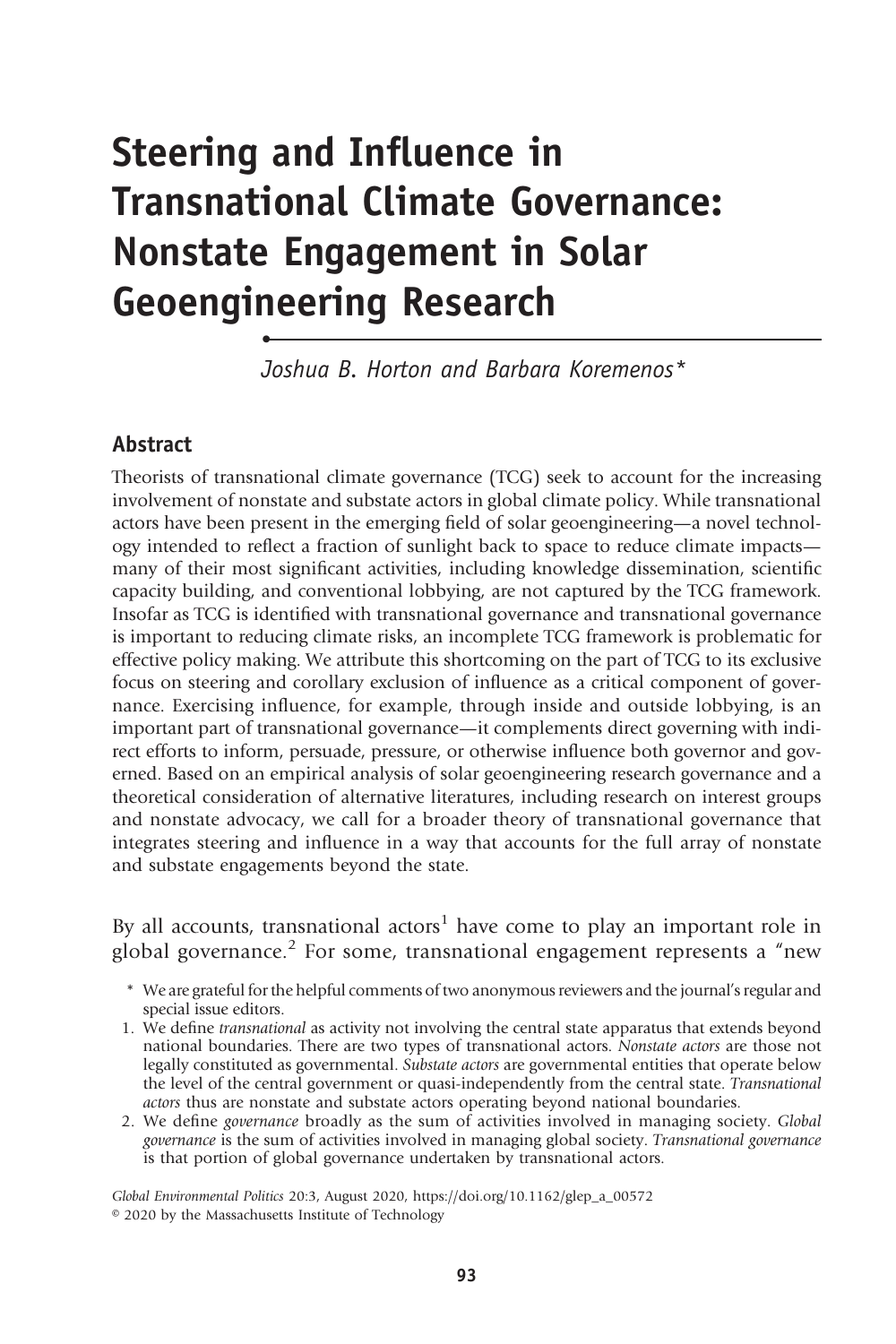mode of governance" compared to the "old mode of governance" practiced by states and state-based institutions (Bäckstrand 2008). Within global climate politics, the leading conceptual apparatus for seeking to understand the activities and effects of transnational actors is the transnational climate governance (TCG) research program (Andonova et al. 2018).

Over the past decade, TCG theorists have elaborated a shared analytical framework first introduced by Andonova et al. (2009) and subsequently revised by multiple scholars—we refer to this as the TCG framework. This framework stipulates that transnational governance involves "three common features": "governance is concerned with realising public goals through the process of steering a particular constituency of actors and is regarded as authoritative" (Bulkeley et al. 2012, 594, emphasis original). Furthermore, "'steering' means that an initiative aims to somehow change or coordinate the actions of those who participate through the setting of rules, standards, or other kinds of guidelines that aim to regulate the behavior of individuals or corporate bodies or the characteristics of goods or services they produce" (Roger et al. 2017, 5–6). A recent review of transnational governance as encapsulated by the TCG framework concludes that it "is not simply a peripheral phenomenon; it is one that now reliably rises up to fill some of the gaps left behind by failed or inadequate interstate cooperation. If it is still not the 'rule' in most domains of world politics, it is the main game in many" (Roger and Dauvergne 2016, 432).

Over this same period, other scholars have turned their focus to the policy implications of solar geoengineering, an emerging technology intended to reflect a small fraction of incoming sunlight back to space to lower global temperatures and partially compensate for the effects of climate change. The study of solar geoengineering governance is growing rapidly. For the most part, states and intergovernmental institutions thus far have opted not to engage in substantive policy discussions or governance initiatives regarding this potentially important global issue. The absence of state involvement has effectively cleared the field for transnational actors who, for all intents and purposes, have had the politics of solar geoengineering to themselves.

It would be reasonable to expect that the TCG framework could contribute to understanding the nature of transnational activity in this emerging area of climate policy. And yet, as we will show, TCG is limited in its ability to shed light on nonstate engagements in solar geoengineering. In particular, TCG overlooks or excludes a number of important activities already occurring. These include knowledge dissemination, scientific capacity building, and inside and outside lobbying.

The reason for this, we will argue, is that TCG equates the act of governing with the condition of governance. Governing, or steering, entails a direct connection between governor and governed. Governing is clearly the principal component of governance, but just as clearly, there is more to governance than governing. Governance also involves influencing, or indirect efforts to affect the relationship between governor and governed. Influencing may target either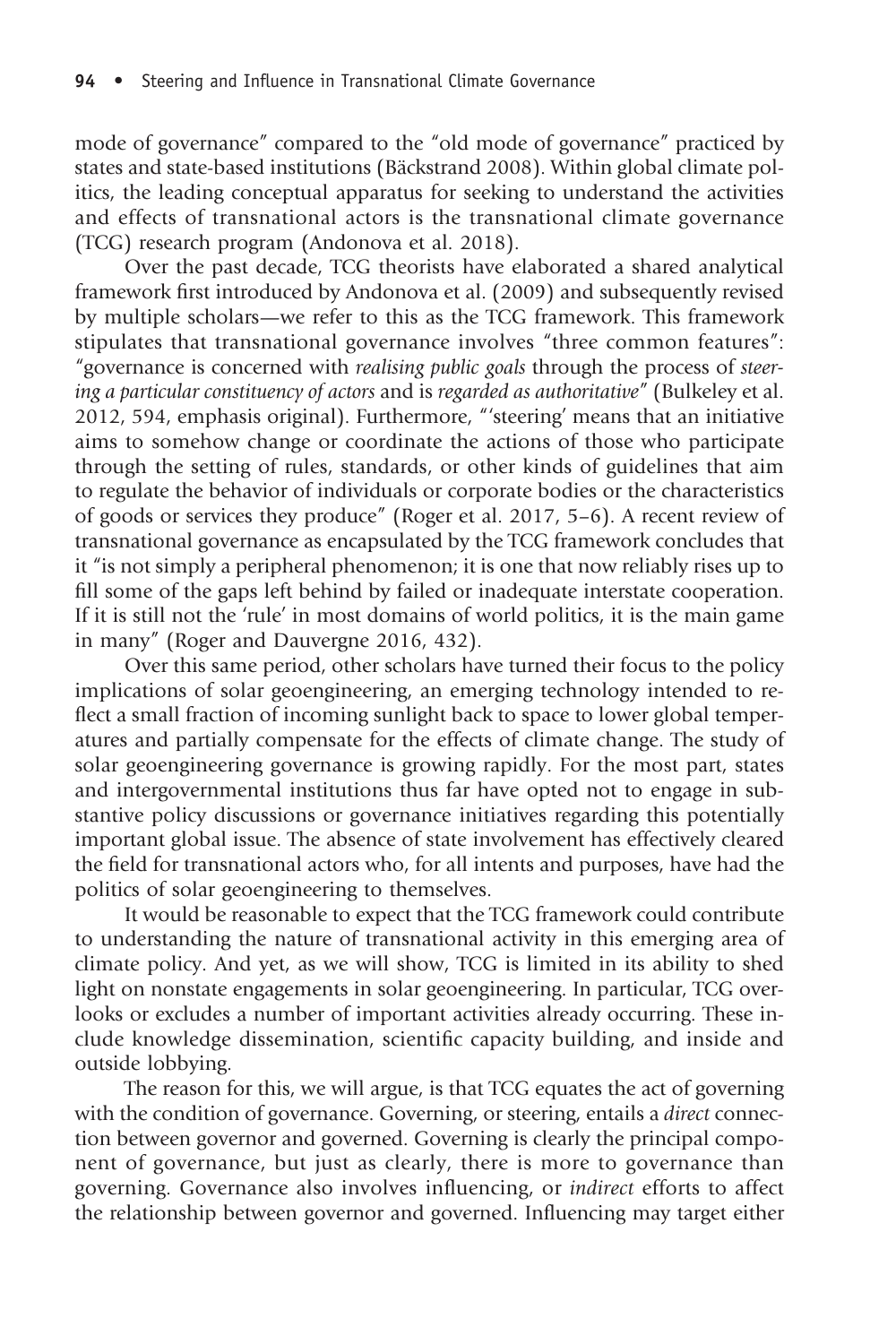party to a steering relationship; it includes but is not limited to knowledge dissemination, capacity building, and lobbying. Without incorporating activities aimed at shaping the steering relationship, any theory that seeks to understand and explain transnational governance will necessarily be incomplete. In the same way that global governance is both intergovernmental and transnational, transnational governance consists of both steering and influencing.

To the extent that TCG is identified with the spectrum of transnational governance activities in the climate field, and to the extent that transnational governance helps reduce climate risks, the exclusion by TCG of a range of indirect but valuable transnational actor contributions from theoretical consideration poses a risk to successful climate policy making. For example, the Climate Initiatives Platform, run by the United Nations Environment Programme (UNEP), defines "international cooperative initiatives" (ICIs) in reference to the TCG framework (United Nations Environment Programme 2018a). UNEP in turn discusses ICIs in its annual emission gaps reports and funnels data on ICIs to the UN Framework Convention on Climate Change (UNFCCC) Global Climate Action portal, which tracks cooperative (transnational) initiatives under the convention. In other words, decision makers' view of transnational climate governance is mediated by the TCG framework.

Fortunately, the task of incorporating influencing via knowledge dissemination, capacity building, and lobbying into a broader conception of governance that goes beyond simple transmission from governor to governed benefits from a large reservoir of applicable social theory, including interest group theory, nongovernmental organization (NGO) theory, and research on epistemic communities. Conceptual models such as expert networks and inside and outside lobbying account for transnational influence in a way that complements the TCG focus on transnational steering. An integrated theory of transnational governance could explain a broader array of nonstate and substate behaviors and related outcomes compared to TCG in its present form. Such a theory would advance collective understanding of "new" modes of transnational governance while acknowledging the enduring importance of "old" modes.

The purpose of this article is to highlight the neglect of transnational influence by TCG, consider the implications, and promote a broader theory of transnational governance that complements a focus on steering with attention to more conventional forms of nonstate influence like lobbying. We use solar geoengineering research governance as a case study to demonstrate these shortcomings. In what follows, we first provide relevant backgrounds on the TCG framework and solar geoengineering. We then explore the existing empirical landscape with respect to transnational governance of solar geoengineering; reviewing significant transnational engagements allows us to demonstrate that knowledge dissemination, capacity building, and lobbying activities are systematically excluded from consideration by the framework as a result of its exclusive focus on steering. Next, we consider ways in which neglect of indirect influence on the part of the TCG framework has impacted scholarship on solar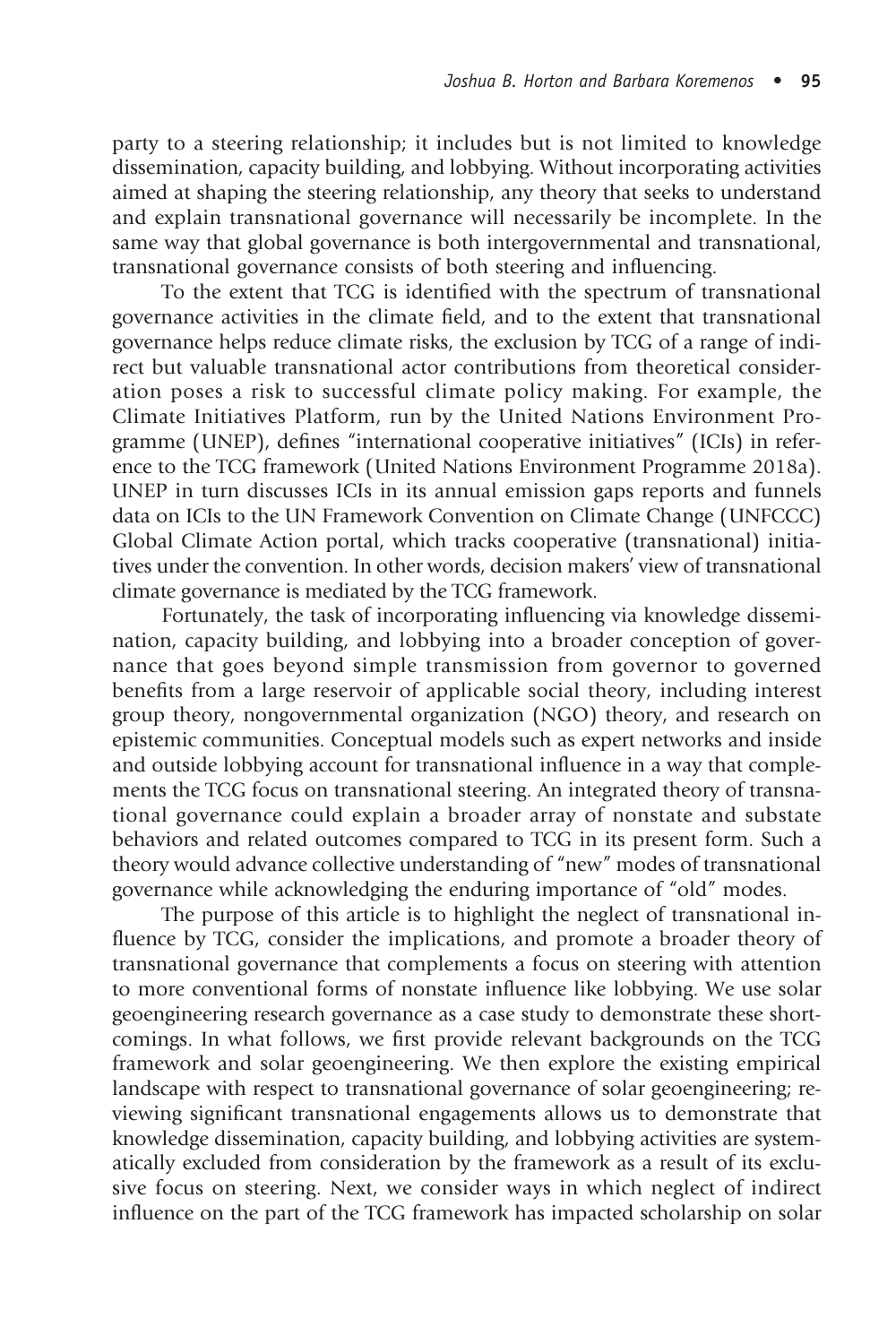geoengineering research governance. We then examine other literatures, in particular, the emerging synthesis of research on interest groups and NGO advocacy, with potential to fill in the TCG influence gap. We end with a brief conclusion.

# The TCG Framework

What we call the TCG framework represents the accumulated theoretical insights of a community of scholars who have been working to describe, account for, and tease out the implications of the profusion of climate governance activities pursued by nonstate and substate actors across national borders. Nonstate actors include individuals and organizations that act independently of sovereign states and of state-based institutions like intergovernmental organizations and multilateral environmental agreements. Nonstate actors encompass both nonprofit members of civil society, such as NGOs and epistemic communities, and firms, multinational corporations, trade associations, and other business entities motivated by profit. Both civil society organizations and market participants are typically regarded as private actors insofar as they exist separately from the state. Substate actors, by contrast, are *public* in nature, yet they act quasi-independently from the central state (including the foreign policy apparatus). For example, municipal and other local governments and (subnational) state and provincial governments are all public bodies, yet they frequently pursue objectives decoupled from central government policy. When operating transnationally, nonstate and substate actors typically work together in the form of networks, coalitions, and other configurations.

Over the past decade, key features of the TCG framework have been developed in a number of scholarly articles and books. Earlier work (e.g., Andonova et al. 2009; Bulkeley et al. 2012; Abbott 2012; Green 2013) led to a series of refinements, modifications, and clarifications that recently resulted in a revised version serving as the basis for a special issue of International Interactions focused on the comparative politics of TCG (see Roger et al. 2017). Unfortunately, this current version of the TCG framework is not presented as a precise delineation of form, function, and process (as were some previous iterations, e.g., Andonova et al. 2009). Instead, it is presented in a way that relies on knowledge of and references to previous work in this vein. Hence, in what follows, we explicate the defining features of the framework as we understand them.

In order for an action to qualify as transnational governance, five criteria must be met. First, nonstate and/or substate actors must be involved. Second, these actors must be located in more than one state. Third, the relevant actors must seek to *steer* their targets; that is, an actor must attempt to control, regulate, channel, or otherwise direct the behavior of other parties (Andonova et al. 2009, 56). Steering is "purposive": governors must intend to govern the governed. Fourth, such steering must draw on authority rather than relying on intimidation or threats of violence (Andonova et al. 2009, 56). Such authority may be either public, as in the case of substate actors, or private, as with nonstate actors,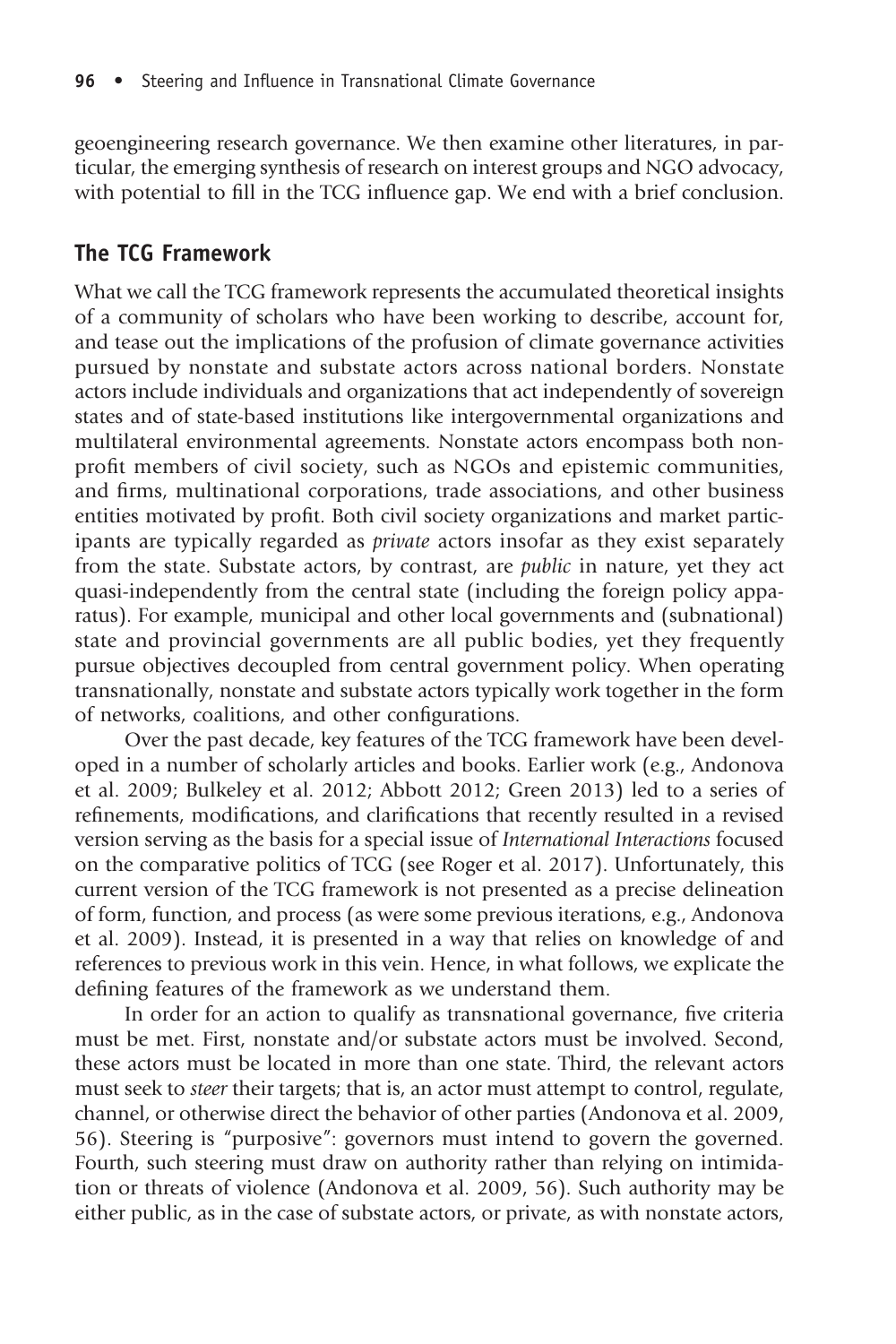for whom authority may derive from moral standing, knowledge claims, market position, or some other source. Finally, the goals of governance must be public rather than private; that is, steering must be focused on achieving collective ends rather than obtaining personal satisfaction or private gain (Andonova et al. 2009, 56). Thus, private actors may be said to engage in governance to the extent that their aims invoke some version of the common good. Notably, an activity need not succeed in order to qualify as transnational governance: "To be considered a form of transnational governance, … networks must seek to address some form of public goal (though they may not accomplish it)" (Andonova et al. 2009, 56).

The TCG framework identifies four primary functions performed by transnational actors. First, rule-setting entails the creation and dissemination of standards, targets, and commitments (Andonova et al. 2009, 65). The rules in question are generally not legally binding but instead are considered forms of soft law or self-regulation (Bulkeley et al. 2012, 604) or "regulatory standardsetting" (Abbott 2012, 572). Second, "information and networking" are activities "designed to share knowledge and experiences and alleviate information asymmetries" (Roger et al. 2017, 6). Third, financing involves providing financial support (Abbott 2012, 580). Lastly, "operations" is essentially project implementation (Roger et al. 2017, 6). Crucially, these four functions only count as governance when their targets are not central governments or intergovernmental institutions; activities focused on states constitute influencing or lobbying (Andonova et al. 2009, 56). Only when the targeted entities are outside the interstate system—industries, manufacturers, consumers, community groups, citizenries, and so on—does steering equate with governance.

TCG theorists have sought to integrate the theory of "orchestration" within their shared framework. As originally devised by Abbott and Snidal, orchestration involves intergovernmental institutions enlisting nonstate and substate actors as intermediaries in pursuit of international goals (Abbott et al. 2015). TCG theorists have adapted this model to transnational governance by reconceptualizing orchestration as "a process whereby states or intergovernmental organizations initiate, guide, broaden, and strengthen transnational governance by non-state and/or sub-state actors" (Hale and Roger 2014, 60–61). Importantly, states and intergovernmental institutions—not transnational actors—orchestrate transnational governance.

Equipped with some version of this analytical framework, researchers have explored a range of emerging TCG initiatives: transnational municipal climate networks like C40 Cities (Hakelburg 2014), voluntary standards and certification schemes like the Gold Standard for carbon offsets (Blum and Lovbrand 2019), and "Johannesburg partnerships" emerging from the 2002 World Summit on Sustainable Development and similar hybrid initiatives (Bäckstrand and Kylsater 2014). Such research rests on the widely accepted view that "examining the sources of diversity and types of transnational governance within the climate regime can … provide us with a rich basis for analysis of the broader landscape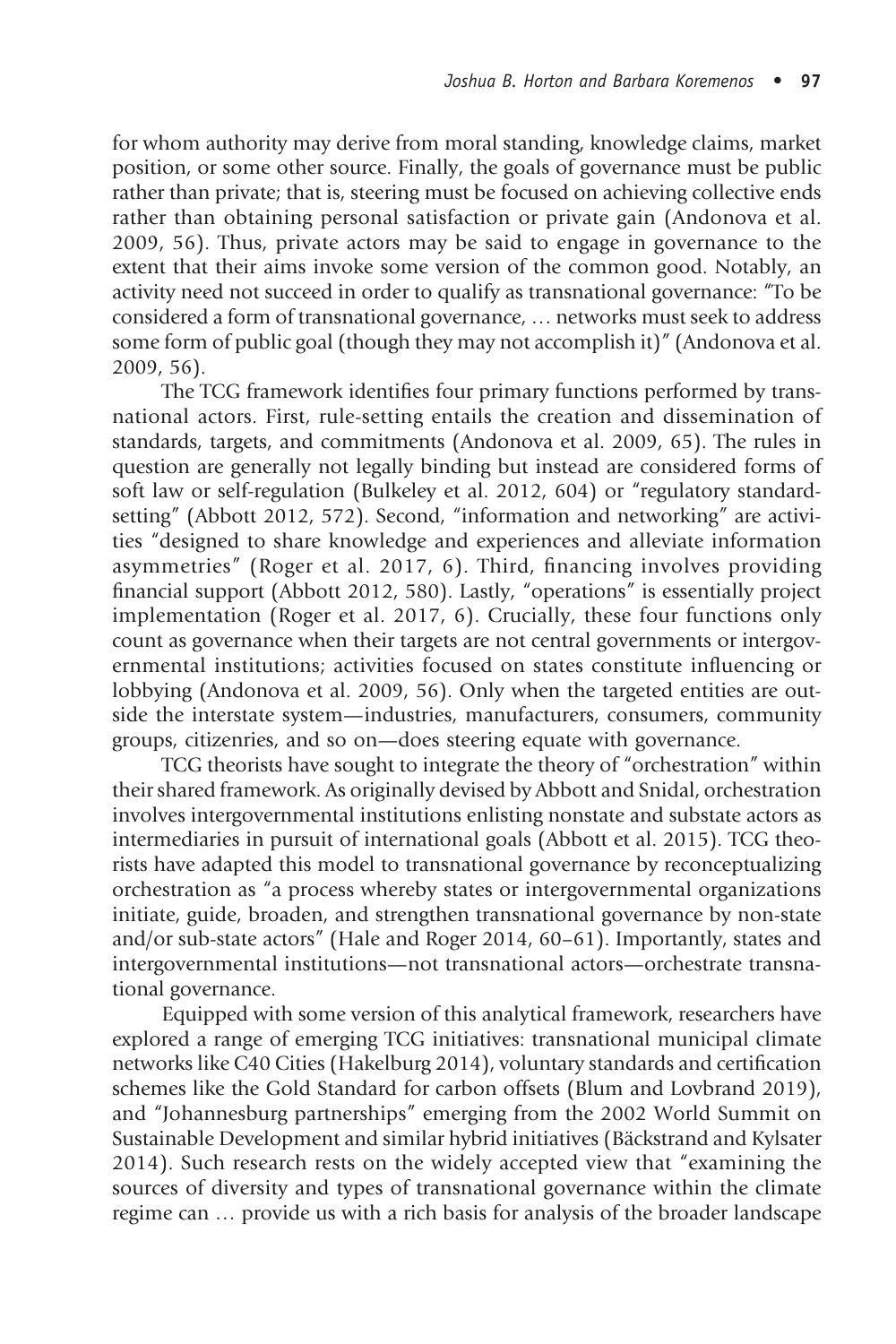of transnational governance networks" (Andonova et al. 2009, 58). Those who have developed and refined the TCG framework envision it as applicable to all aspects of the climate change problem.

## Solar Geoengineering

Solar geoengineering, also known as solar radiation management or SRM, would entail a technological intervention to reduce the amount of incoming sunlight in order to lessen some of the worst consequences of climate change (National Research Council 2015). The most frequently discussed form of solar geoengineering is known as stratospheric aerosol injection. It would involve dispersing aerosol particles, for example, sulfur, into the lower stratosphere, where they would reflect a small portion of incoming sunlight back to space, cooling temperatures globally and compensating for some, but not all, impacts of climate change. Aerosols would most likely be delivered via high-altitude jets. Because they would fall back to the Earth's surface after one or two years, these particles would need to be replenished periodically.

While the climatic effects of solar geoengineering would begin to manifest as soon as six months following deployment, implementation could not address all impacts of elevated concentrations of greenhouse gases (GHGs), for instance, ocean acidification. Moreover, implementation might result in significant changes to regional climates, including modified hydrological cycles. The direct cost of a deployment designed to reduce the rate of global warming by half has been estimated at as little as US\$ 2.25 billion per year (Smith and Wagner 2018). These estimates are far below the likely costs of decarbonizing the world economy, creating the prospect that individual countries or coalitions might choose to "unilaterally" deploy the technology against the wishes of other states. The possibility of relatively inexpensive solar geoengineering also poses what is widely referred to as the moral hazard problem: the possibility that studying, deliberating about, and/or implementing solar geoengineering could weaken efforts to curb emissions (Lin 2013).<sup>3</sup>

Solar geoengineering was widely considered a taboo subject until the publication of an influential article by Nobel laureate Paul Crutzen in 2006, after which a loose network of academics and researchers took up the subject as a topic of debate and study and helped place it on the policy agenda (Kintisch 2010). Within the research community, the technology remains decidedly controversial. Among the broader public, people across the world are generally unaware of solar geoengineering (Cummings et al. 2017). Only a handful of states have taken explicit positions on the subject of solar geoengineering,

<sup>3.</sup> While the term moral hazard has been (rightly) criticized for not accurately capturing the nature of this problem, and other terms (such as mitigation obstruction and risk compensation) have been proposed as replacements, moral hazard remains the best-known and most widely used term to describe this phenomenon; thus, we use the term here for the sake of simplicity.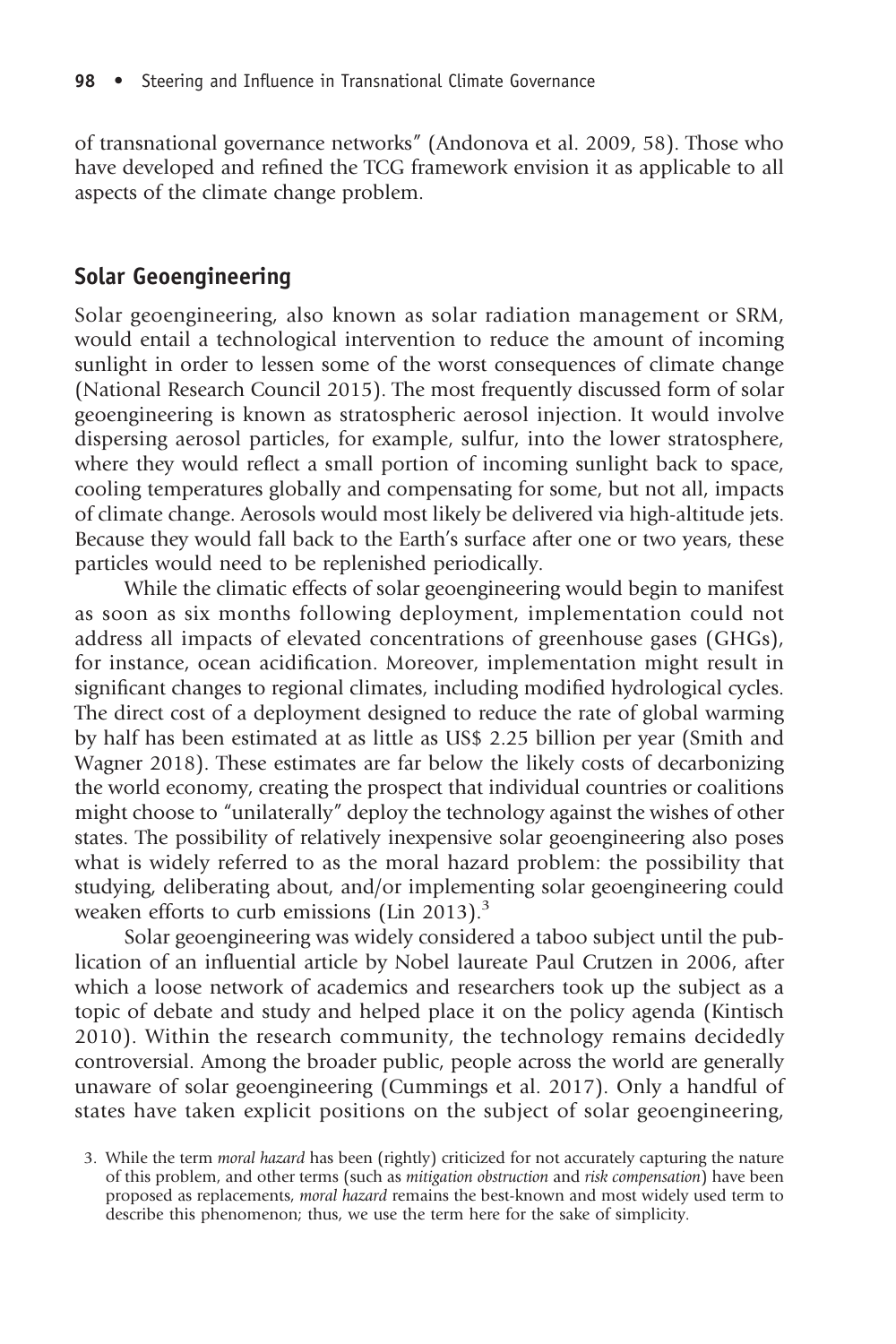and funding for research, both public and private, has been very small relative to funding for conventional climate change research (Necheles et al. 2018).

Lack of state (and substate) engagement is attributable to a number of factors.<sup>4</sup> Public ignorance, scientific unease, and discomfort among environmentalists have given politicians and officials little cause to get involved. Significant scientific uncertainty has impeded bureaucratic efforts to reach consensus and define positions on the subject (Möller 2020). Relatively low estimated deployment costs mean limited commercial opportunities, which has deprived government officials of a key reason for engaging with this emerging technology (Marchant et al. 2009).

Given this incentive structure, states have largely stayed on the sidelines, and solar geoengineering has rarely been taken up in interstate forums. The most significant instance of multilateral decision-making occurred at the 2010 meeting of the Conference of the Parties to the Convention on Biological Diversity (CBD), where states put in place a nonbinding, hortative moratorium on research and deployment activities with an exception for small-scale studies (Convention on Biological Diversity 2010). The substantive impact of this decision has been minimal, but it has had important framing effects on subsequent discussions.

## Transnational Activity in Solar Geoengineering

Our goal in this section is to draw attention to significant activities that have been pursued by transnational (nonstate) actors in the field of solar geoengineering. We do not intend to map the field in a comprehensive way but rather to highlight a number of important functions performed by nonstate actors that contribute to transnational governance but are not captured by the TCG framework. We focus in particular on three functions performed by four nonstate entities currently active in solar geoengineering: knowledge dissemination by the Geoengineering Modeling Intercomparison Project (GeoMIP), scientific capacity building supported by the Solar Radiation Management Governance Initiative (SRMGI), and lobbying conducted by the Action Group on Erosion, Technology, and Concentration (better known as the ETC Group) and the Carnegie Climate Governance Initiative  $(C2G)$ .<sup>5</sup>

- 4. Since substate actors have not been involved in the field thus far, the following discussion of transnational activity in solar geoengineering is in effect focused solely on nonstate actors.
- 5. There are two other notable engagements we do not cover here. First, in 2009 a group of academics from Oxford University published the so-called Oxford Principles on governance of geoengineering (Rayner et al. 2013). While the Oxford Principles have unquestionably been influential in policy debates about solar geoengineering and obviously derive from a nonstate actor, that actor—a group of British researchers—resides in one state and thus is not transnational according to the terms of the TCG framework (which specifies that transnational actors must be located in at least two states). Second, in 2015, international legal scholars published a code of conduct (subsequently revised) intended to guide researchers, funders, regulators, and other decision makers interested in pursuing small-scale, including outdoor, research (Hubert 2017). Workshops, meetings, and other efforts to encourage further development and use of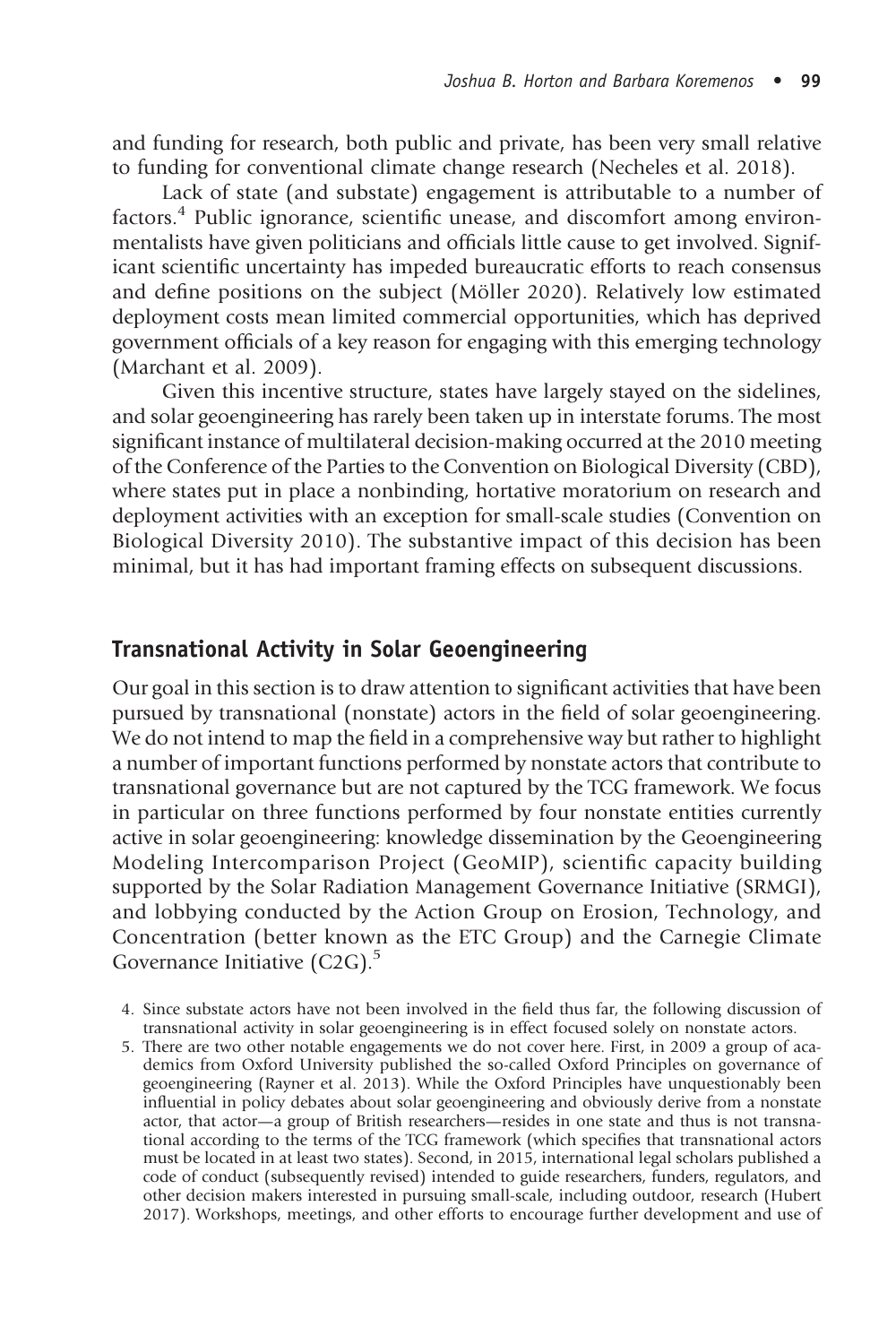#### 100 • Steering and Influence in Transnational Climate Governance

#### GeoMIP: Disseminating Knowledge

GeoMIP brings together nearly twenty climate modeling groups from institutions in Europe, North America, Asia, and Australia to run standardized solar geoengineering experiments. Beginning in 2011, participants in GeoMIP have thus far conducted three phases of computer simulations to explore the (modeled) effects and impacts of different deployment schemes. Simulating identical scenarios across different global climate models helps to increase confidence where results are similar (Kravitz et al. 2015). As GeoMIP describes its activities, "[W]e hope to gather model consensus as to the likely climate effects of geoengineering in order to better inform the scientific community, policy makers, and the public." 6

GeoMIP is a research project aimed at increasing and disseminating scientific knowledge. The scientists who compose it constitute a classic epistemic community, or "network of professionals with recognized expertise and competence in a particular domain and an authoritative claim to policy-relevant knowledge within that domain or issue-area" (Haas 1992, 3). For TCG theorists, however, "epistemic communities are seen as gaining influence within international regimes," and their significance "is measured in terms of the extent to which they shape, facilitate, and change the behavior of nation-states within international regimes" (Betsill and Bulkeley 2004, 474–475). Sharing information in this way is not the same as steering: "it is critical to distinguish between the use of information…as a tool of organization and political leverage, and the use of information in governance networks as a means of governing" (Andonova et al. 2009, 63–64). GeoMIP is explicit about its deliberate avoidance of steering: "This project does not endorse or advocate either testing or actual implementation of geoengineering. It also does not attempt to dictate climate policy of any kind, a task which we feel is best left to governing entities." 7

Clearly, GeoMIP makes no claim to govern, yet the research it spearheads is fundamentally driven by public policy goals, specifically, the desire to reduce climate change. The very purpose of the knowledge produced by GeoMIP is to inform policy deliberations over how to secure the common (planetary) good. Excluding such work from consideration because epistemic communities do not specifically aim to r[egulate](http://climate.envsci.rutgers.edu/GeoMIP/) [behavior](http://climate.envsci.rutgers.edu/GeoMIP/) [would](http://climate.envsci.rutgers.edu/GeoMIP/) [seem](http://climate.envsci.rutgers.edu/GeoMIP/) [to](http://climate.envsci.rutgers.edu/GeoMIP/) [elid](http://climate.envsci.rutgers.edu/GeoMIP/)e a form of transnational engagement likely to [prove](http://climate.envsci.rutgers.edu/GeoMIP/) [essential](http://climate.envsci.rutgers.edu/GeoMIP/) [to](http://climate.envsci.rutgers.edu/GeoMIP/) [future](http://climate.envsci.rutgers.edu/GeoMIP/) [climate](http://climate.envsci.rutgers.edu/GeoMIP/) [pol](http://climate.envsci.rutgers.edu/GeoMIP/)icy making and global governance.

## SRMGI: Building Capacity

SRMGI, founded in 2010, is a partnership between the Royal Society, the World Academy of Sciences, and the Environmental Defense Fund. Until recently, SRMGI has been focused on convening stakeholder meetings in developing countries around the world to raise awareness about the technology and its

the code were subsequently organized under the auspices of the Geoengineering Research Governance Project—these activities clearly qualify as governing as conceived by TCG.

<sup>6.</sup> http://climate.envsci.rutgers.edu/GeoMIP/, last accessed July 3, 2020.

<sup>7.</sup> http://climate.envsci.rutgers.edu/GeoMIP/, last accessed July 3, 2020.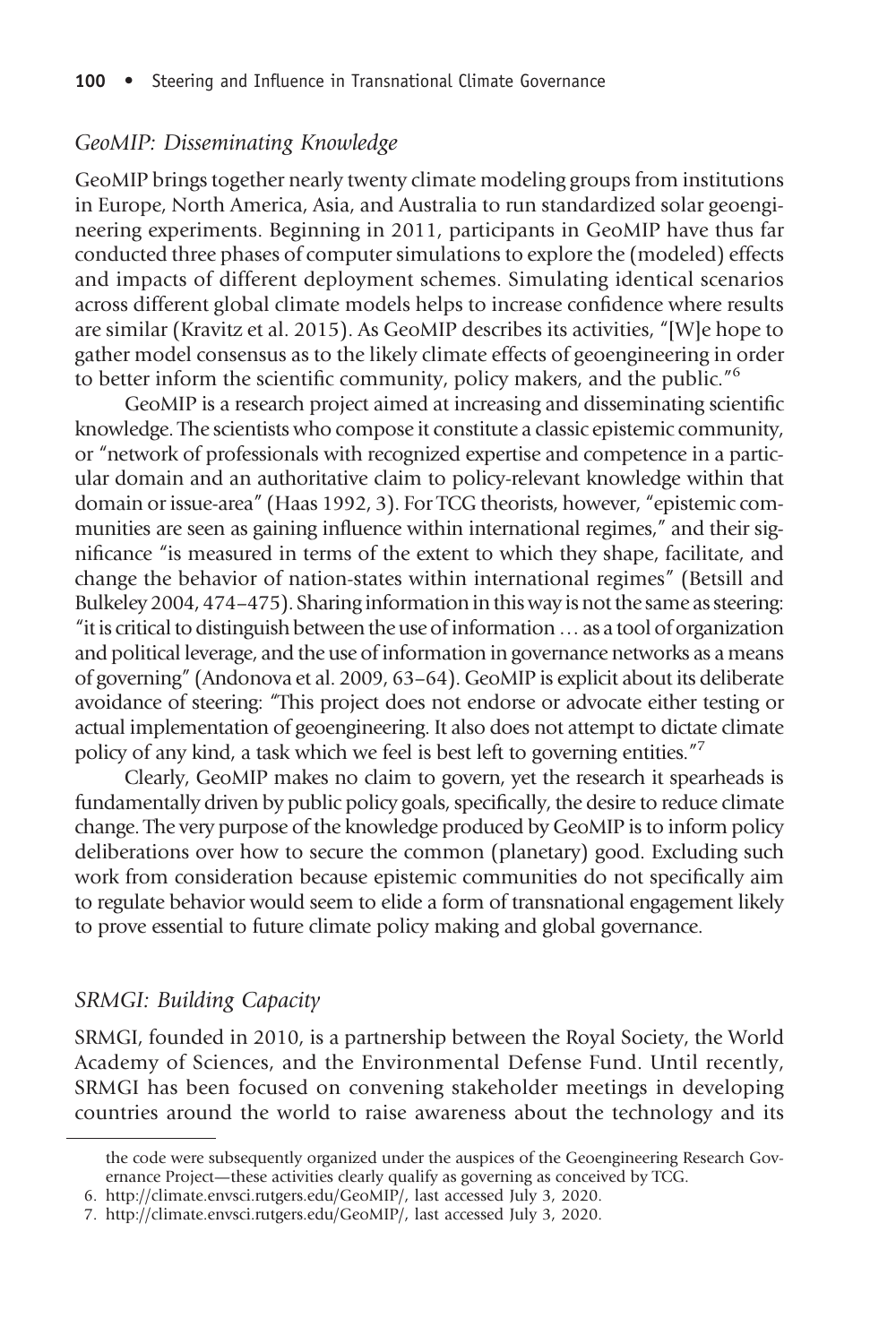#### Joshua B. Horton and Barbara Koremenos • 101

implications. To date, SRMGI has hosted twenty-five meetings, mostly in the Global South, bringing local researchers and representatives from civil society, governments, and regional organizations together with experts from leading universities and research institutes to learn about and consider solar geoengineering.

In 2018, SRMGI broadened its efforts by launching the Developing Country Impacts Modelling Analysis for SRM (DECIMALS) Fund to enhance climate modeling capabilities in the Global South. Eight teams from across the developing world were awarded grants that will total more than US\$ 430,000 by 2020, supporting research into, for example, potential temperature and precipitation effects of solar geoengineering in Indonesia and possible impacts on infectious disease vectors in Bangladesh. The underlying aim of the DECIMALS Fund is to build developing country capacity to research and evaluate solar geoengineering.

SRMGI is principally concerned with empowering developing country engagement with solar geoengineering through scientific capacity building. For TCG, however, building capacity without promoting specific goals is out of its scope: "We consider capacity building and implementation to be more than a simple transmission belt of policies and practices from the global to the local level. … Such functions become a critical means through which governing steering subjects and their actions—is accomplished" (Andonova et al. 2009, 64). As with GeoMIP, SRMGI is explicit in not seeking to guide behavior: "SRMGI is neutral on SRM and does not take a position on how any research should be governed or on whether SRM geoengineering should ever be used. Instead, we believe that broadening the international conversation, in particular by bringing in more voices from the Global South, will strengthen humanity's ability to handle the issue prudently and equitably."<sup>8</sup> Enabling and facilitating—not controlling—is central to the mission of SRMGI, and yet the TCG framework would seem to rule out inclusion of this self-described "governance initiative" as an element of transnational governance.

### The ETC Group and C2G: Lobbying

Th[e](https://www.srmgi.org/about/) [ETC](https://www.srmgi.org/about/) [Group](https://www.srmgi.org/about/) [is](https://www.srmgi.org/about/) [a](https://www.srmgi.org/about/) [Canadia](https://www.srmgi.org/about/)n NGO (now based in the Philippines) dedicated to opposing emerging technologies on sociopolitical grounds. Since the late 2000s, the ETC Group has been at the forefront of efforts to oppose solar geoengineering. It first rose to prominence in this context at the 2010 meeting of the CBD in Japan, where it was widely credited as the driving force behind the call for a moratorium on geoengineering activities (Sugiyama and Sugiyama 2010). In the years since, the ETC Group has been joined by other like-minded NGOs, such as Biofuelwatch and the Heinrich Boell Foundation, as persistent critics of geoengineering at additional meetings of the CBD and UNFCCC, where they hold side events and pressure member governments to oppose measures they regard as facilitating technological development.

<sup>8.</sup> https://www.srmgi.org/about/, last accessed July 3, 2020.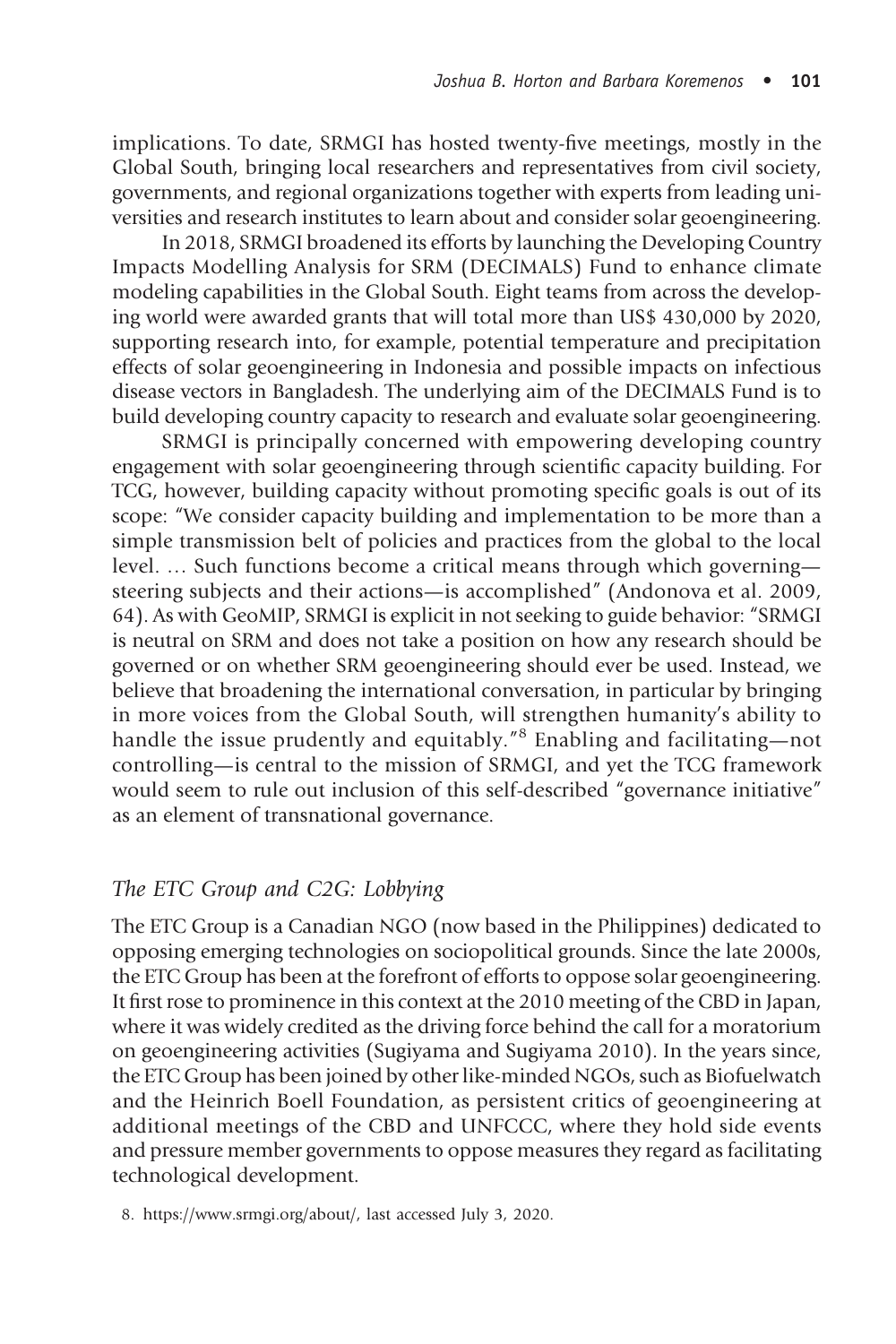#### 102 • Steering and Influence in Transnational Climate Governance

At the national level, the ETC Group turned its attention in 2011 to a proposed field test of a tethered balloon delivery system as part of the Stratospheric Particle Injection for Climate Engineering (SPICE) project funded by the UK government. Although the test would only have released water into the atmosphere, the ETC Group organized the Hands Off Mother Earth (HOME) campaign involving approximately 180 global civil society organizations to oppose it. Together, these groups sent a signed letter to the Department of Energy and Climate Change and those Research Councils supporting SPICE calling for its suspension.<sup>9</sup> The test was subsequently cancelled.<sup>10</sup> From the perspective of TCG theorists, the lobbying activities pursued by the ETC Group and its allies do not count as governance: "Transnational governance … is distinct from transnational advocacy because it does not aim to bring about a shift in governmental policies" (Andonova et al. 2017, 254).

More recently, C2G has undertaken to raise awareness of solar geoengineering among governments and intergovernmental institutions. Organized as an initiative of the Carnegie Council for Ethics in International Affairs in 2017, C2G is primarily concerned with enhancing familiarity with solar geoengineering within policy circles in order to better equip decision makers to deal with its anticipated governance challenges. Like GeoMIP and SRMGI, C2G refuses to take a position on the desirability of solar geoengineering: "C2G is impartial regarding the research, testing or potential use of any proposed technologies or interventions (these are choices for society to make).<sup>"11</sup>

Efforts by C2G have focused on lobbying at governmental and intergovernmental levels. In 2018, C2G worked with officials from multiple governments to facilitate Swiss submission of a draft resolution on "geoengineering and its governance" at a 2019 meeting of the UN Environment Assembly (UNEA) in Nairobi (UNEP 2018b). The draft called on UNEP to conduct technology assessments of solar geoengineering (as well as negative emissions technologies); it was agnostic as to whether these technologies should be pursued ( Ji[nnah and Nicholson 2019\). Prior to the start of the meeting, disagreements](https://www.etcgroup.org/sites/www.etcgroup.org/files/publication/pdf_file/SPICE-Opposition%20Letter.pdf) em[erged](https://www.etcgroup.org/sites/www.etcgroup.org/files/publication/pdf_file/SPICE-Opposition%20Letter.pdf) [amo](https://www.etcgroup.org/sites/www.etcgroup.org/files/publication/pdf_file/SPICE-Opposition%20Letter.pdf)ng diplomats on a number of issues, resulting in deadlock that caused Switzerland to withdraw the draft. As this instance shows, activities on the [part of C2G have affected th](https://www.c2g2.net/c2g2-mission/)e trajectory of early steps toward global governance of solar geoengineering, and yet they fall outside the scope of TCG: "lobbying and advocacy by interest groups at international climate negotiations do not constitute networked governance" (Bäckstrand 2008, 86).

The conception of governance as steering advocated by TCG theorists, then, appears to exclude a number of current transnational engagements in the field of solar geoengineering, including knowledge dissemination, capacity building, and lobbying. This would suggest that such conventional forms of

<sup>9.</sup> https://www.etcgroup.org/sites/www.etcgroup.org/files/publication/pdf\_file/SPICE-Opposition% 20Letter.pdf, last accessed June 30, 2020.

<sup>10.</sup> Although the ETC Group and HOME campaign took credit, project managers cited an intellectual property dispute as the basis for their decision (Cressey 2012).

<sup>11.</sup> https://www.c2g2.net/c2g2-mission/, last accessed July 3, 2020.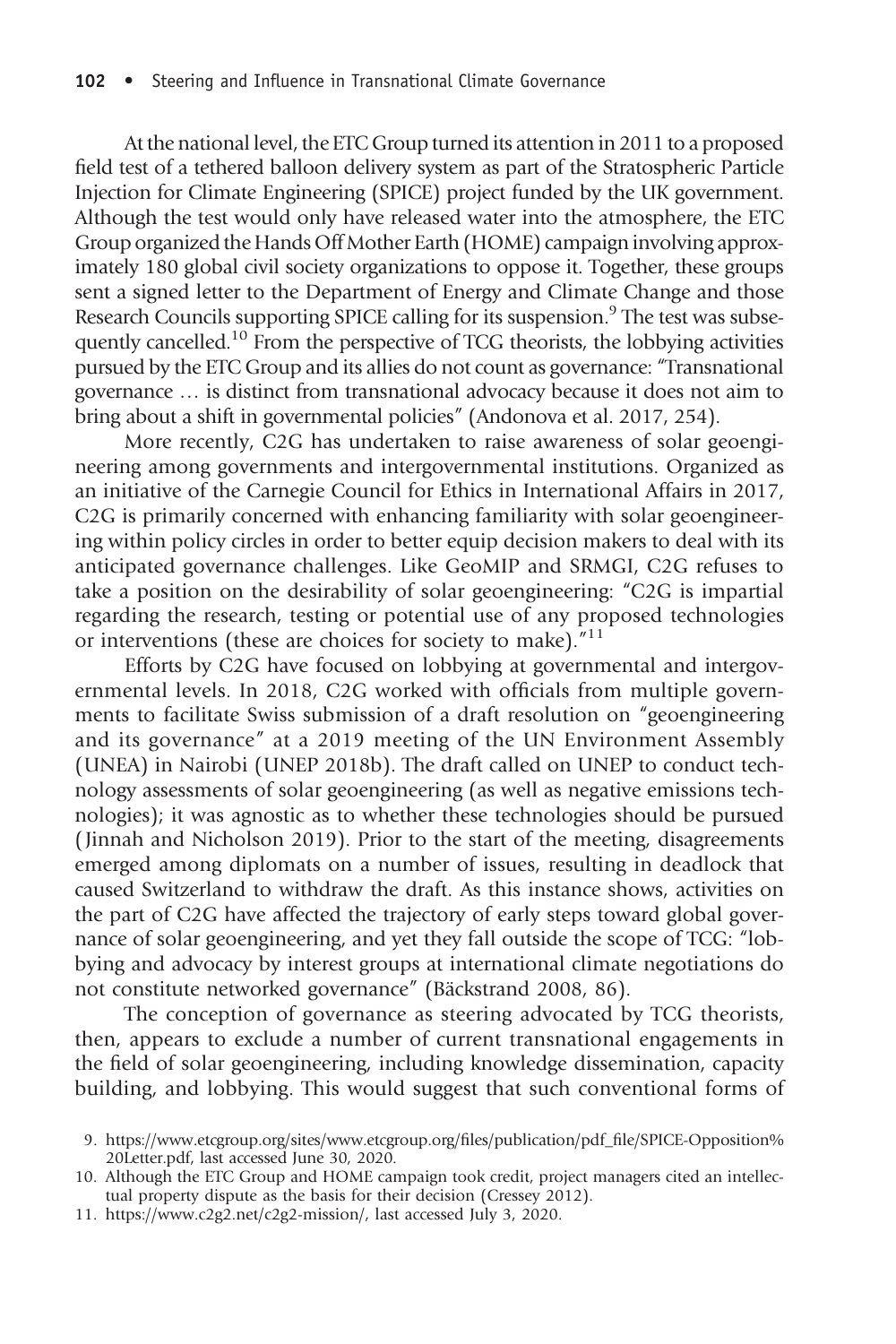nonstate political participation should not factor into analyses of governance at local, national, international, or global levels. We reject this, and we suspect that many theorists of transnational governance would as well. Such a narrow view of governing conflicts with accepted definitions including, for example, that offered by Kooiman (2003, 4): "Governing can be considered as the totality of interactions, in which public as well as private actors participate, aimed at solving societal problems or creating societal opportunities; attending to the institutions as contexts for these governing interactions; and establishing a normative foundation for all those activities." A broader conception of (transnational) governance that accords with common usage and captures relevant behavior thus requires that the TCG framework be reconciled with other types of political engagement that figure prominently in other areas of social science research.

## TCG and the Literature on Solar Geoengineering Research Governance

The literature on governance of solar geoengineering is generally divided into considerations of near-term research governance and theorizing about possible future schemes for governance of deployment (Reynolds 2019). Our focus is on the former. While solar geoengineering is frequently described as "ungoverned" in media accounts, few if any scholars studying research governance make this claim. Few of these scholars, however, have gone beyond noting that research on solar geoengineering is subject to some governance. We are aware of only two serious theoretical efforts to characterize the current state of solar geoengineering (research) governance.

First, Talberg et al. (2018, 248) "find that geoengineering is in a state of 'governance-by-default' … in which academics are acting to the full extent of their capacities, and potentially beyond, for lack of any barriers, within and beyond the research arena." Governance-by-default is defined in part by "an absence of purposive regulation" (Talberg et al. 2018, 248). Talberg et al. write that although "it can be argued that geoengineering governance-by-default does have an element of steering…it is difficult to argue that this steering has an end goal or clear purpose within the context of sustainable development" (Talberg et al. 2018, 249). Thus, in attempting to characterize the current solar geoengineering governance landscape as one in which academics are steering, Talberg et al. end up rejecting the key TCG conjecture that governance as steering must be purposive. In our view, the notion of governance without purpose makes little sense. Curiously, the authors fail to discuss GeoMIP, SRMGI, and the ETC Group, all of which are widely regarded as important players in the current governance landscape.

Second, taking a different approach, Gupta and Möller (2019, 481) argue that solar geoengineering is characterized by "de facto governance," understood as

sources of governance that are unacknowledged and unrecognized as seeking to govern, even as they exercise governance effects. Understood as such, de facto governance is distinct from both formal, state-led, legally binding de jure forms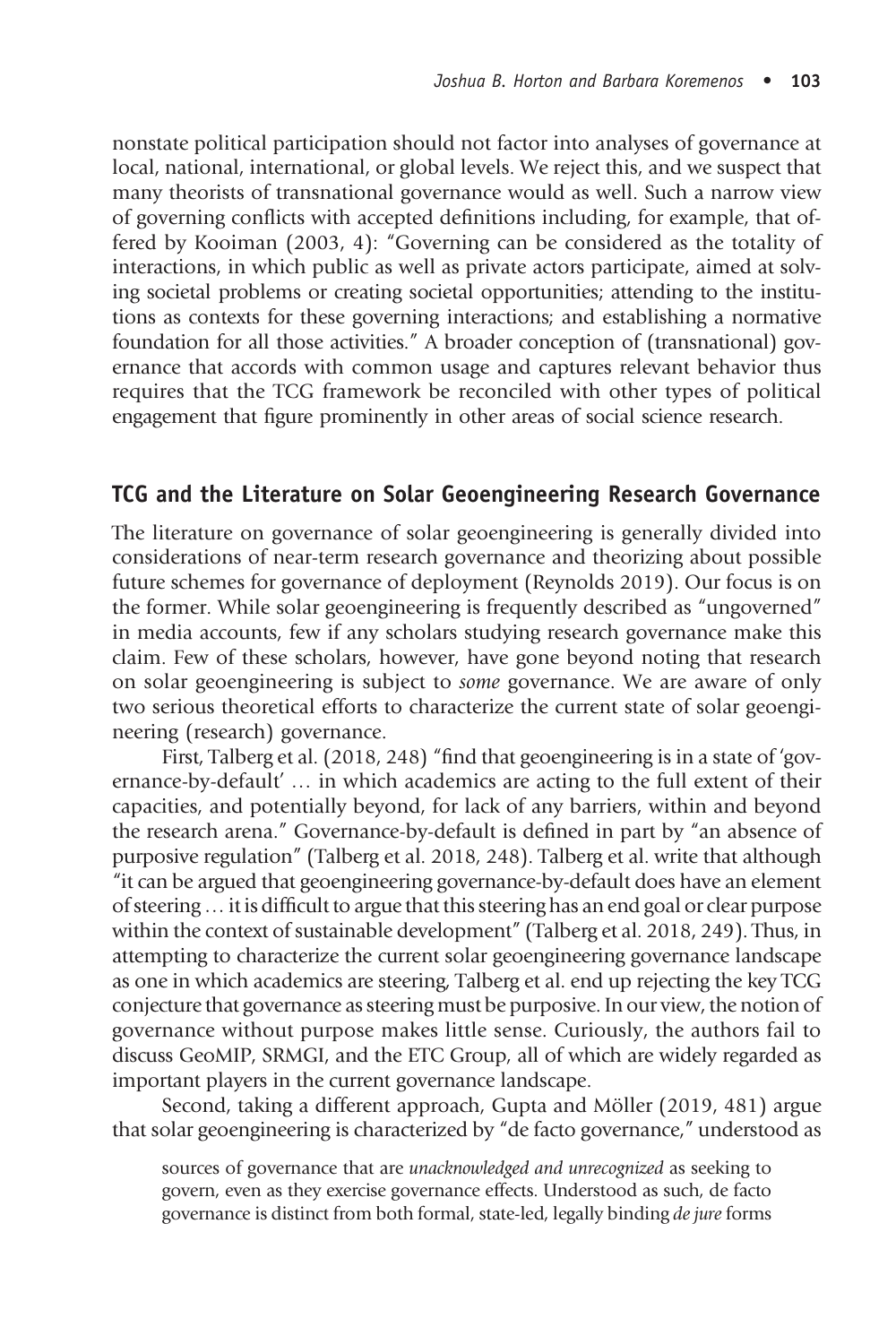of steering, as well as informal, non-state sources of steering, which share the characteristic of intentionally seeking to steer the behavior of certain actions or institutions, in order to realize specific, openly stated goals. (emphasis original)

Gupta and Möller locate the sources of such de facto governance in authoritative scientific assessments of solar geoengineering. Yet, similar to our point above, "de facto" or unintentional governance is an unstable concept insofar as governance is understood to be purposive; the phenomenon with which Gupta and Möller are concerned seems more akin to structuring that governance. Like Talberg et al., Gupta and Möller neglect to consider GeoMIP, SRMGI, the ETC Group, or C2G, although this is less an instance of oversight than a function of their downplayed emphasis on agency.

In both these instances, efforts to maintain a strict focus on steering as the exclusive mode of transnational governance as per the TCG framework ultimately result in conceptions of "governance" stripped of intentionality and bearing little resemblance to the term as commonly used. What is lost (arguably) are explanations that reflect the most significant transnational interventions in solar geoengineering governance. Perhaps not surprisingly, leading proposals for research governance (as distinct from efforts to characterize current arrangements) either do not draw on TCG or depart from it in significant ways. For example, in their proposal for "immediate polycentric governance," Nicholson et al. (2018) make no mention of the framework while downplaying the relative importance of transnational governance. In a separate proposal for an "Advisory Commission for SRM Research," Jinnah et al. (2018, 371) argue that "in the absence of clear political positions on SRM research from governments, sub-state actors can orchestrate participatory processes as a way to catalyze governance in this area." Although they ground their recommendation in the TCG and orchestration literature, in calling for substate orchestration, the authors disregard the specification by TCG theorists that orchestration is organized "by states and intergovernmental organizations" (Roger et al. 2017, 17). Finally, in their scheme for "nonstate governance of solar geoengineering research," Reynolds and Parson (2020) "use 'governance' to denote sustained, goal-oriented use of authority to influence behavior." Unfortunately, in eschewing reliance on TCG, such proposals neglect to take advantage of numerous valuable insights provided by the framework.

# Toward an Integrated Theory of Transnational Governance

As our exploration of ongoing transnational governance activities in solar geoengineering demonstrates, an exclusive focus by the TCG framework on steering as opposed to influencing prevents it from accounting for numerous transnational engagements generally regarded as important parts of governance. Addressing this theoretical oversight requires looking to other analytical frameworks.<sup>12</sup>

12. Promotion of the Oxford Principles would be captured by the TCG framework simply by emphasizing the multistate nature of transnational activity rather than multistate residence of transnational actors.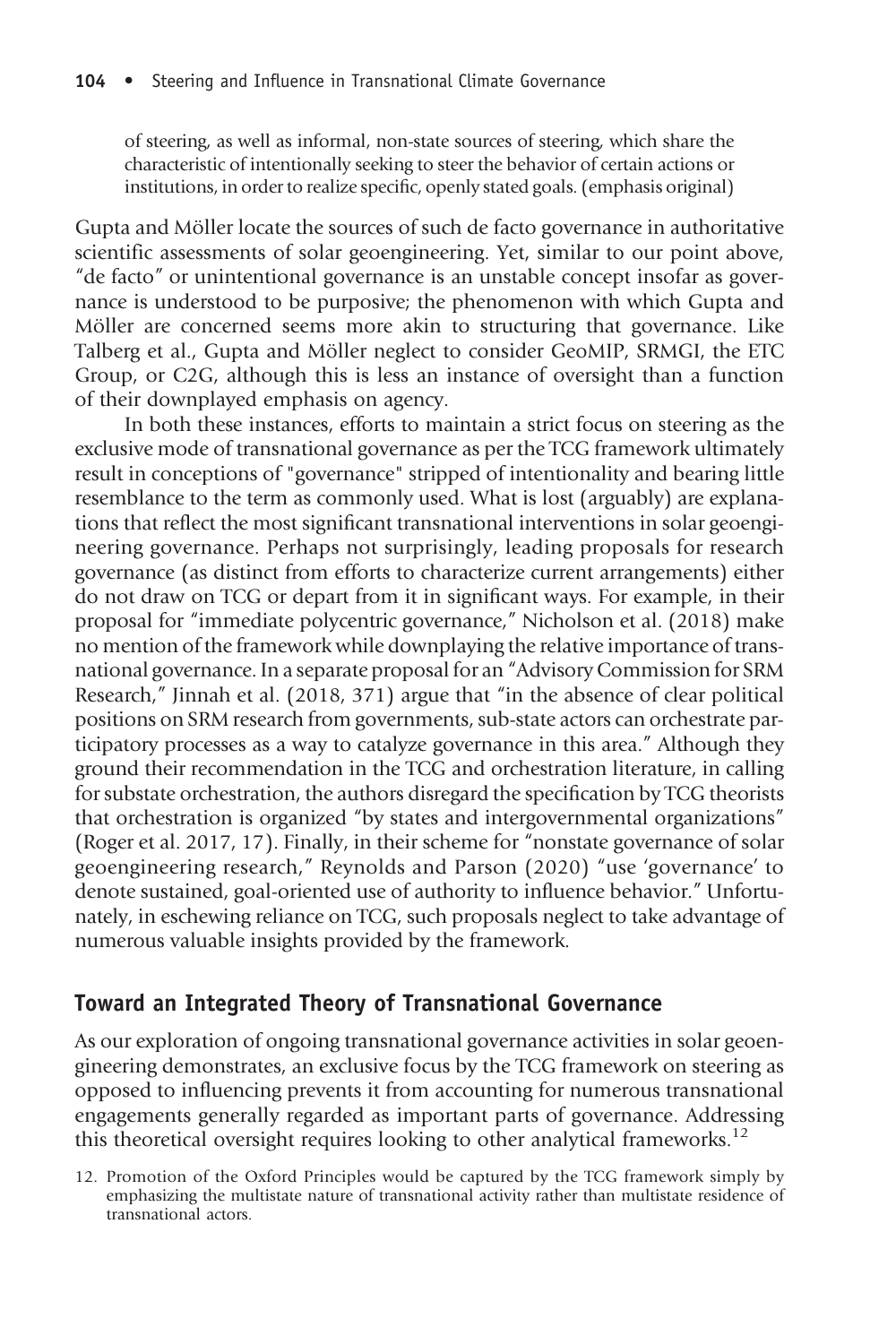The literature on epistemic communities, for instance, is focused on ways expert networks influence governments and other audiences on questions of transboundary public policy. In disseminating knowledge, networked professionals target more than governments: "it is clear that epistemic communities not only seek to persuade states, but also a wide variety of non-state actors. They are not only underpinning specific government policies, but also shaping governance more broadly" (Davis Cross 2013, 139, emphasis original).

This accurately describes GeoMIP, which seeks to provide policy makers and the broader public with baseline knowledge about the efficacy and risks of solar geoengineering. Common understandings of transnational governance take for granted that exercising authoritative influence on global policy debates is an important element: "Epistemic communities fit well into broader research on the phenomenon of transnational global governance. Non-state actors, whose influence often rests on shared knowledge, are involved in many aspects of transnational governance" (Davis Cross 2013, 140). A theory of transnational governance ought to account for information-sharing activities performed by epistemic communities that are intended to shape public policy.

Separately, an emerging literature on NGO lobbying is engaged in breaking down subdisciplinary barriers between studies of interest groups and studies of NGO advocacy. As contributors put it, "for too long, the study of NGOs in global governance has been divorced from the study of interest groups in American and European politics, given the conceptual and empirical parallels" (Tallberg et al. 2015, 235). The literature on interest groups has long considered ways in which lobbying affects public policy via mobilization and representation, particularly in the United States and, more recently, the European Union (Hojnacki et al. 2012). While much early interest group research viewed lobbying as promoting private rather than public interests, the field has come to regard some interest group activities as largely public in orientation. Separately, the literature on NGO advocacy has focused on the ways that nonstate, nonprofit entities promote specific principles and values by seeking to influence states and intergovernmental institutions (Risse 2002). NGOs may act individually, as members of issue-specific coalitions, or as nodes within more loosely organized networks. In essence, proponents of the new research on NGO lobbying apply models of interest group behavior developed in the Western democratic political context to advocacy group efforts to influence the intergovernmental sphere (Dellmuth and Bloodgood 2019).

From this perspective, NGOs are particularly active during the agendasetting stage of the policy cycle, which corresponds to the current early research phase of solar geoengineering. NGO lobbying typically centers on raising awareness of particular issues within the policy community and framing those issues in ways that promote the values they care about. To make their case, NGOs employ inside and/or outside strategies: inside strategies involve direct engagements with policy makers within relevant organizations and institutions, while outside strategies involve seeking to mobilize public opinion, frequently through use of the media and in the form of campaigns (Dellmuth and Tallberg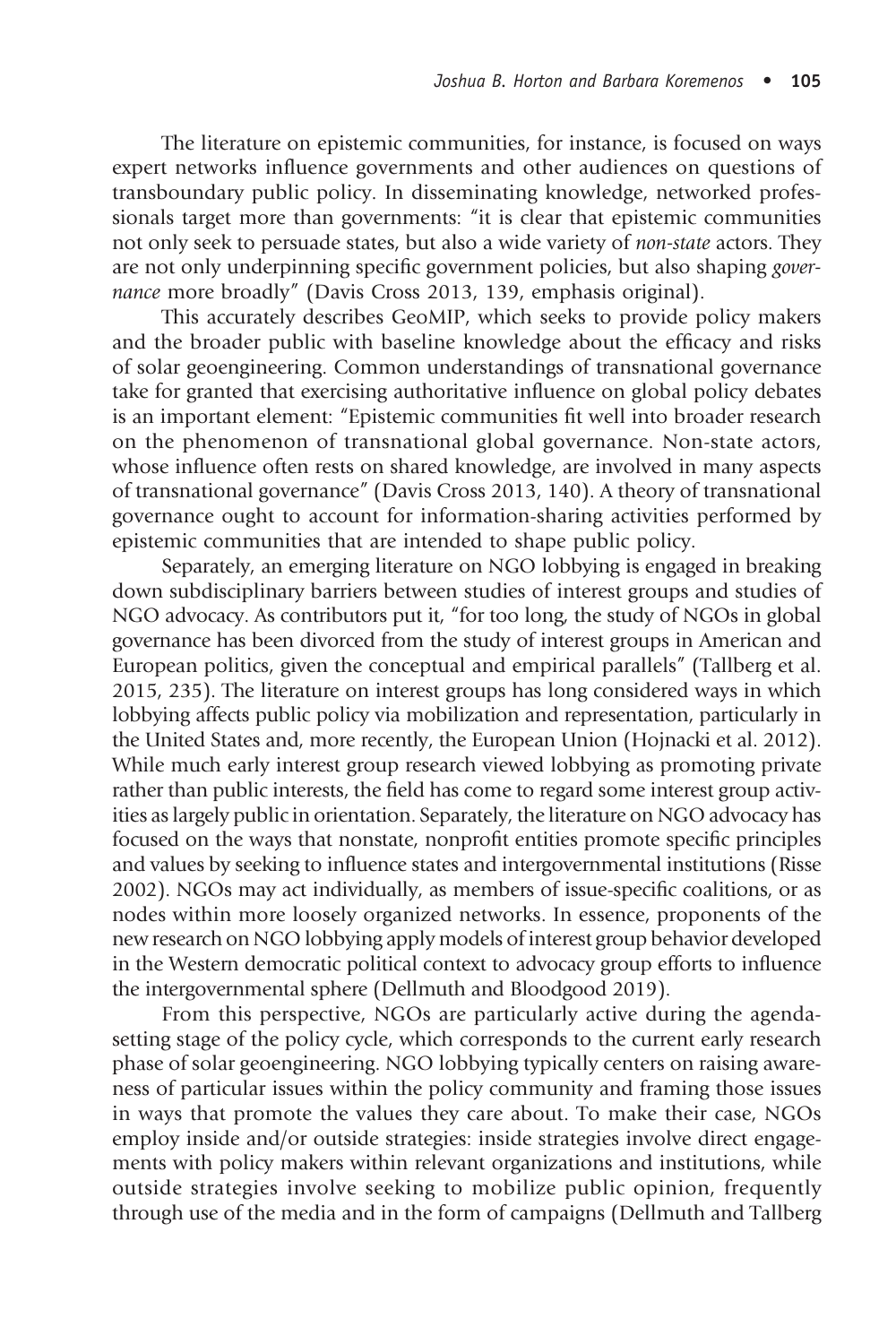2017). The ETC Group and C2G have deployed both strategies to help shape the agenda for solar geoengineering.

The ETC Group has mixed inside and outside strategies to oppose development of the technology. At conferences of the parties and other meetings of international conventions, including the CBD, the London Convention/London Protocol, the UNFCCC, the ETC Group, Biofuelwatch, the Heinrich Boell Foundation, and other NGOs have drawn attention to solar geoengineering framed largely in terms of the precautionary principle, specifically arguing that a precautionary approach rules out such a risky technology. By contrast, when the ETC Group organized the HOME campaign to stop the SPICE field test in the United Kingdom, it used the media (including sympathetic outlets like the Guardian) in an effort to pressure decision makers to cancel it. For its part, C2G has relied more exclusively on inside lobbying to get solar geoengineering on the agenda. This is well illustrated by its UNEA strategy, where C2G collaborated with Swiss and other governments to raise the issue formally by calling for a "neutral" technology assessment; this framing reflects the risk-management approach to geoengineering espoused by C2G.

In these instances, individual and collective NGO engagements clearly affected intergovernmental agenda-setting in ways that significantly shaped and informed incipient global governance of solar geoengineering. Andonova et al. (2009, n. 59) note, "We recognize that the line between influence and governance is a fine one, but nonetheless contend that such a line exists and that its delineation requires specifying the distinction." We agree but further contend that fixing the scope of analysis based on this subtle conceptual delineation does more harm than good if the overriding goal is to understand global governance. In a similar way, if one accepts that "NGOs' strategy options and choice motives in global governance are not intrinsically different from those of interest groups in domestic or European politics" (Dellmuth and Tallberg 2017, 808), the combination of an integrated theory of NGO lobbying and a TCG framework organized around transnational steering could be a powerful tool for advancing knowledge—and ultimately the practice—of global governance.

Key to bringing theories of NGO lobbying to bear on transnational governance will be shifting the conceptualization of the public–private distinction away from a binary and toward a continuum (Horwitz 1982). TCG tends to reify this dichotomy in a way that identifies interest groups with solely private, material interests ("special interests") as distinct from the public interest typically associated with governance. In reality, interest groups advocate for a wide array of interests and causes, only some of which pertain to profit or economic or political power. Viewing the interests promoted by such groups as lying somewhere along a spectrum from purely private to purely public will facilitate recognizing lobbying as a principal form of influence pursued in parallel with steering by nonstate actors engaged in transnational governance.

Accounting for influence would also permit the TCG framework to assimilate the sort of scientific capacity building performed by SRMGI. Theorists of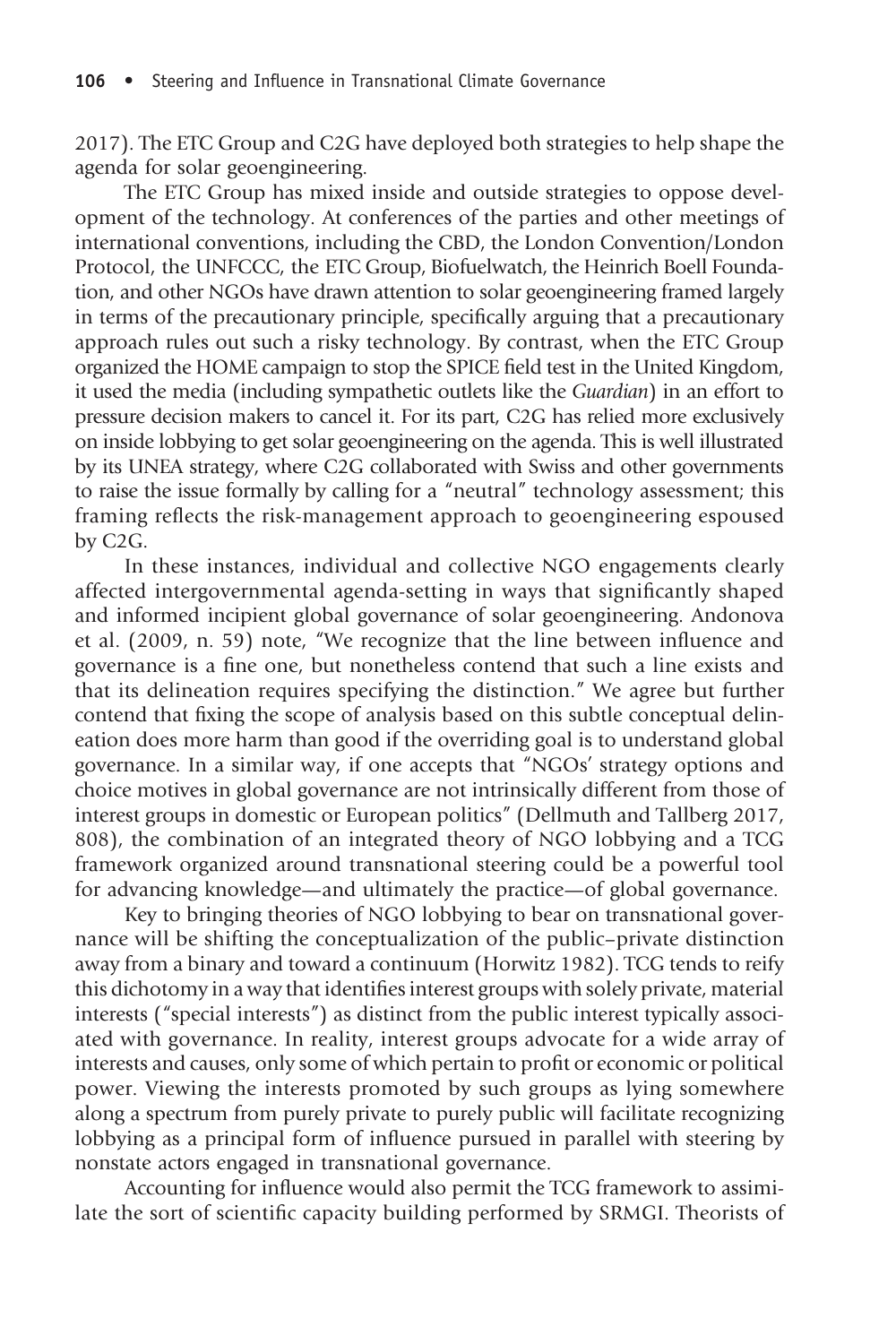"capacity development for the environment" (CDE) have critiqued conventional notions of capacity assistance, technical cooperation, and technology transfer as

focused mainly on capacity to implement international environmental agreements … and projects and to integrate environmental management in developmental activities. This often leads to a sectoral and technocratic approach that is also focused on implementation … and may ultimately hobble the long-term effectiveness of CDE efforts. (Sagar and VanDeveer 2005, 16)

A superior understanding of CDE goes beyond "implementation capacities" to "include more attention to research, assessment, and learning capacities" (Sagar and VanDeveer 2005, 16–17). Facilitating participation in the policy process through outreach, education, and collaboration is surely an element of governance broadly conceived. CDE theorists' work to incorporate "upstream" scientific capacity building within a more expansive concept of capacity development contains lessons applicable to the TCG framework.

Luckily, TCG theorists have a record of integrating external insights and conceptual models into their analytical framework, as demonstrated by their previous incorporation of the theory of orchestration. New synthetic research on interest groups and NGO advocacy could be similarly accommodated. Other modifications, such as a widened understanding of epistemic community governance activity and a broadened conception of capacity building, should be relatively straightforward. A resulting, broader theory of transnational governance applicable to direct steering and indirect influence would expand on the success TCG has enjoyed thus far, with potential applicability well beyond climate policy.

# Conclusions

Climate change poses extremely complex governance challenges in part because its successful management will require contributions from developed and developing countries, intergovernmental institutions, epistemic communities, NGOs, firms, and citizens. Similarly, while solar geoengineering may be capable of significantly reducing climate risks, if this technology is ever used, it must be coupled with ambitious efforts to curb GHG emissions, adapt to climate impacts, and remove carbon from the atmosphere. These linkages underscore the vast number and various types of actors whose participation will be necessary for effective governance.

Likewise, scholars invested in climate governance must leverage knowledge from all applicable analytical frameworks. Although TCG has been successful in bringing attention to a variety of innovative transnational climate initiatives, to be complete, a theory of transnational governance must incorporate both "new" and "old" forms of public cross-border engagement by nonstate and substate actors. Fortunately, other literatures offer accounts of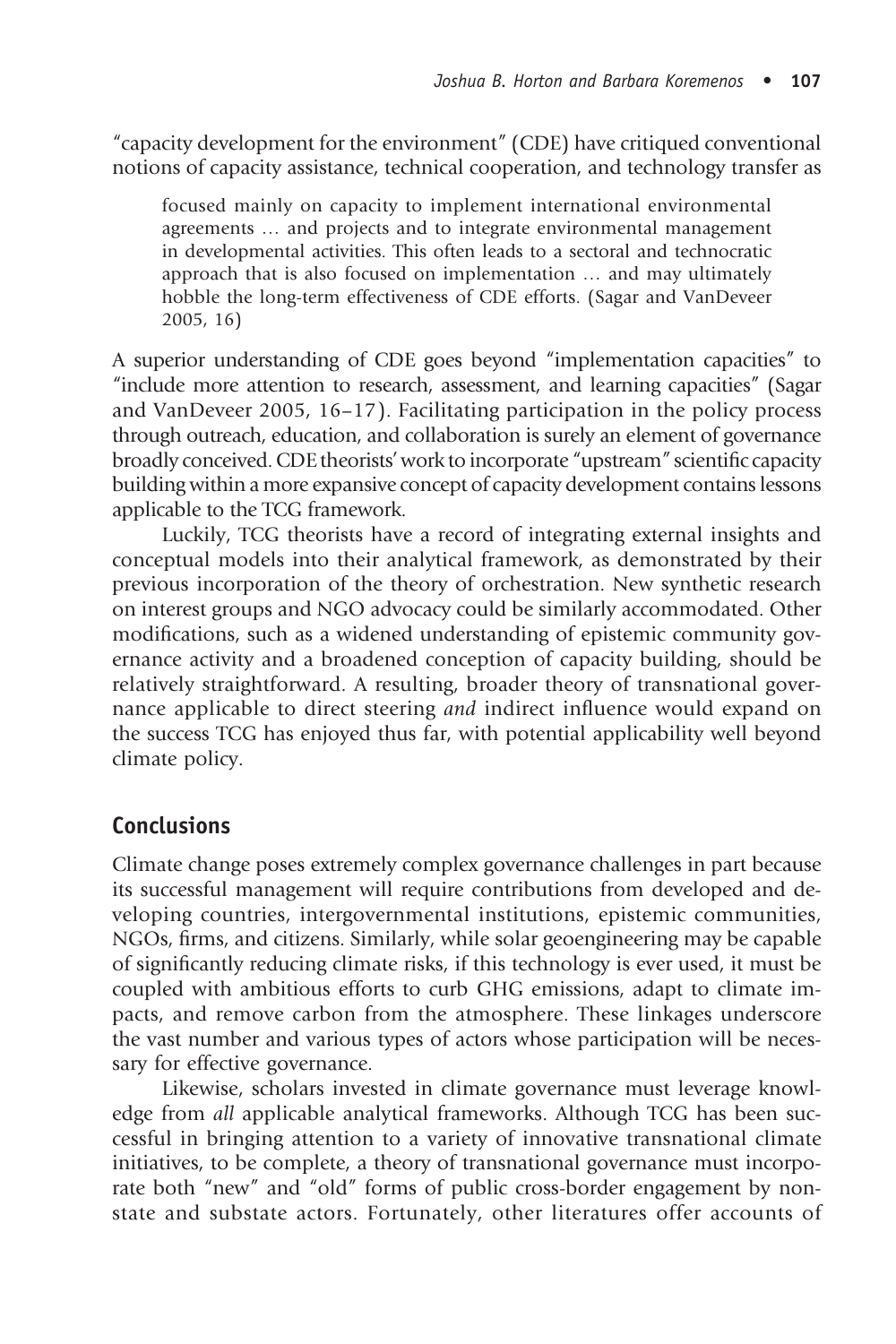transnational influence that complement the TCG focus on steering as governance. Epistemic communities disseminate causal and normative knowledge to states and nonstate actors engaged in the policy process. NGOs advocate for their positions by lobbying governments and relevant publics. And capacity building applies to more than just implementation. In these cases, rather than acting directly on target actors by means of steering, transnational actors seek to influence states and other entities indirectly to bring about desired outcomes. Viewing the various analytical frameworks as complementary is key to capturing the gamut of important functions performed by nonstate and substate actors in climate governance.

Joshua B. Horton is research director of geoengineering with the Keith Group at Harvard University. His research encompasses the politics, policy, and governance of solar geoengineering. He is coauthor of "Solar Geoengineering and Democracy," published in Global Environmental Politics in 2018, and "Multilateral Parametric Climate Risk Insurance: A Tool to Facilitate Agreement About Deployment of Solar Geoengineering?," published in Climate Policy in 2019. From 2013 to 2016, Dr. Horton was a postdoctoral research fellow in the Harvard Kennedy School's Belfer Center Science, Technology, and Public Policy Program. He obtained a PhD in political science from Johns Hopkins University in 2007, where he specialized in international relations.

Barbara Koremenos, a University of Michigan political science professor, received her PhD from the University of Chicago. She won a National Science Foundation CAREER Award—the first such winner to study international relations and law. Her book The Continent of International Law: Explaining Agreement Design (2016) focuses on how international law can be structured to make international cooperation most successful given harsh international political realities. She has published articles in American Political Science Review, International Organization, Journal of Conflict Resolution, Journal of Legal Studies, and Law and Contemporary Problems. She has served on two National Academy of Sciences, Engineering, and Medicine committees.

# References

- Abbott, Kenneth W. 2012. The Transnational Regime Complex for Climate Change. Environment and Planning C: Government and Policy 30: 571–590.
- Abbott, Kenneth W., Philipp Genschel, Duncan Snidal, and Bernhard Zengl, editors. 2015. International Organizations as Orchestrators. Cambridge, UK: Cambridge University Press.
- Andonova, Liliana B., Michele M. Betsill, and Harriet Bulkeley. 2009. Transnational Climate Governance. Global Environmental Politics 9 (2): 52–73.
- Andonova, Liliana B., Thomas N. Hale, and Charles B. Roger. 2017. National Policy and Transnational Governance of Climate Change: Substitutes or Complements? International Studies Quarterly 61: 253–268.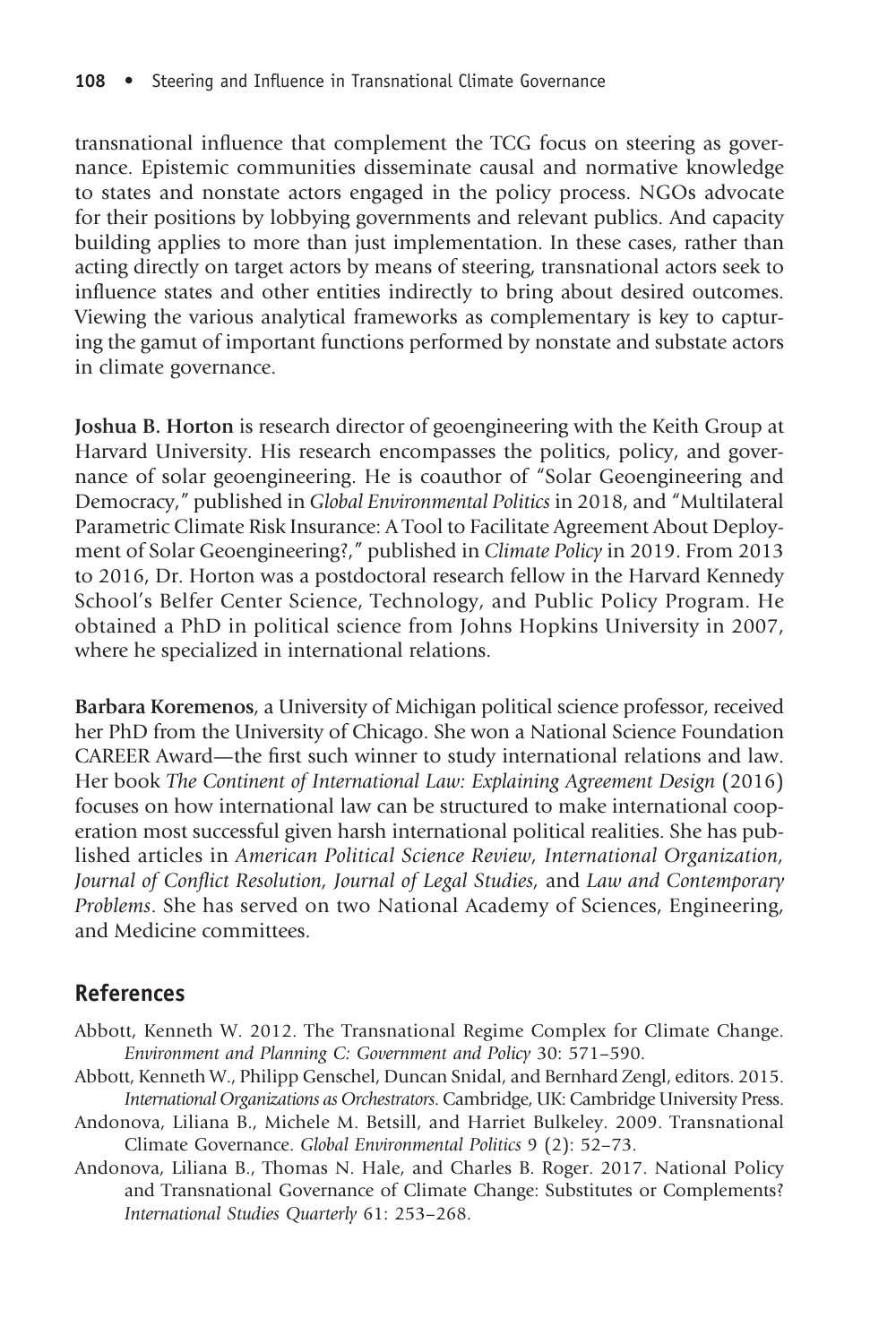Joshua B. Horton and Barbara Koremenos • 109

- Andonova, Liliana B., Thom[as N. Hale, and Charles B. Roger, editors. 201](https://doi.org/10.1016/j.esg.2019.100028)8. The Comparative Politics of Transnational Climate Governance. New York, NY: Routledge.
- Bäckstrand, Karin. 2008. Accountability of Networked Climate Governance: The Rise of Transnational Climate Partnerships. Global Environmental Politics 8 (3): 74–102.
- Bäckstrand, Karin, and Mikael Kylsater. 2014. Old Wine in New Bottles? The Legitimation and Delegitimation of UN Public–Private Partnerships for Sustainable Development from the Johannesburg Summit to the Rio+20 Summit. Globalizations 11 (3): 331–347.
- Betsill, Michele M., and Harriet Bulkeley. 2004. Transnational Networks and Global Environmental Governance: T[he Cities for Climate Protection Program.](https://www.nature.com/news/geoengineering-experiment-cancelled-amid-patent-row-1.10645) International [Studies Quarterly](https://www.nature.com/news/geoengineering-experiment-cancelled-amid-patent-row-1.10645) 48: 471–493.
- Blum, Maerike, and Eva Lovbrand. 2019. The Return of Carbon Offsetting? The Discursive Legitimation of New Market Arrangements in the Paris Climate Regime. Earth System Governance 2. https://doi.org/10.1016/j.esg.2019.100028.
- Bulkeley, Harriet, Liliana Andonova, Karin Bäckstrand, Michelle Betsill, Daniel Compagnon, Rosaleen Duffy, Ans Kolk et al. 2012. Governing Climate Change Transnationally: Assessing the Evidence from a Database of Sixty Initiatives. Environment and Planning C: Government and Policy 30: 591–612.
- Convention on Biological Diversity. 2010. Decision Adopted by the Conference of the Parties to the Convention on Biological Diversity at Its Tenth Meeting: X/33. Biodiversity and Climate Change. Geneva, Switzerland: UNEP.
- Cressey, Daniel. 2012. Geoengineering Experiment Cancelled amid Patent Row. Nature News, May 15. Available at: https://www.nature.com/news/geoengineering-experimentcancelled-amid-patent-row-1.10645, last accessed June 30, 2020.
- Crutzen, Paul J. 2006. Albedo Enhancement by Stratospheric Sulfur Injections: A Contribution to Resolve a Policy Dilemma? Climatic Change 77: 211–219.
- Cummings, Christopher L., Sapphire H. Lin, and Benjamin D. Trump. 2017. Public Perceptions of Climate Geoengineering: A Systematic Review of the Literature. Climate Research 73: 247–264.
- Davis Cross, Mai'a K. 2013. Rethinking Epistemic Communities Twenty Years Later. Review of International Studies 39 (1): 137–160.
- Dellmuth, Lisa M., and Elizabeth A. Bloodgood. 2019. Advocacy Group Effects in Global Governance: Populations, Strategies, and Political Opportunity Structures. Interest Groups and Advocacy 8: 255–269.
- Dellmuth, Lisa Marie, and Jonas Tallberg. 2017. Advocacy Strategies in Global Governance: Inside Versus Outside Lobbying. Political Studies 65 (3): 705–723.
- Green, Jessica F. 2013. Rethinking Private Authority: Agents and Entrepreneurs in Global Environmental Governance. Princeton, NJ: Princeton University Press.
- Gupta, Aarti, and Ina Möller. 2019. De Facto Governance: How Authoritative Assessments Construct Climate Engineering as an Object of Governance. Environmental Politics 28 (3): 480–501.
- Haas, Peter M. 1992. Introduction: Epistemic Communities and International Policy Coordination. International Organization 46 (1): 1–35.
- Hakelburg, Lukas. 2014. Governance by Diffusion: Transnational Municipal Networks and the Spread of Local Climate Strategies in Europe. Global Environmental Politics 14 (1): 107–129.
- Hale, Thomas, and Charles Roger. 2014. Orchestration and Transnational Climate Governance. Review of International Organizations 9: 59–82.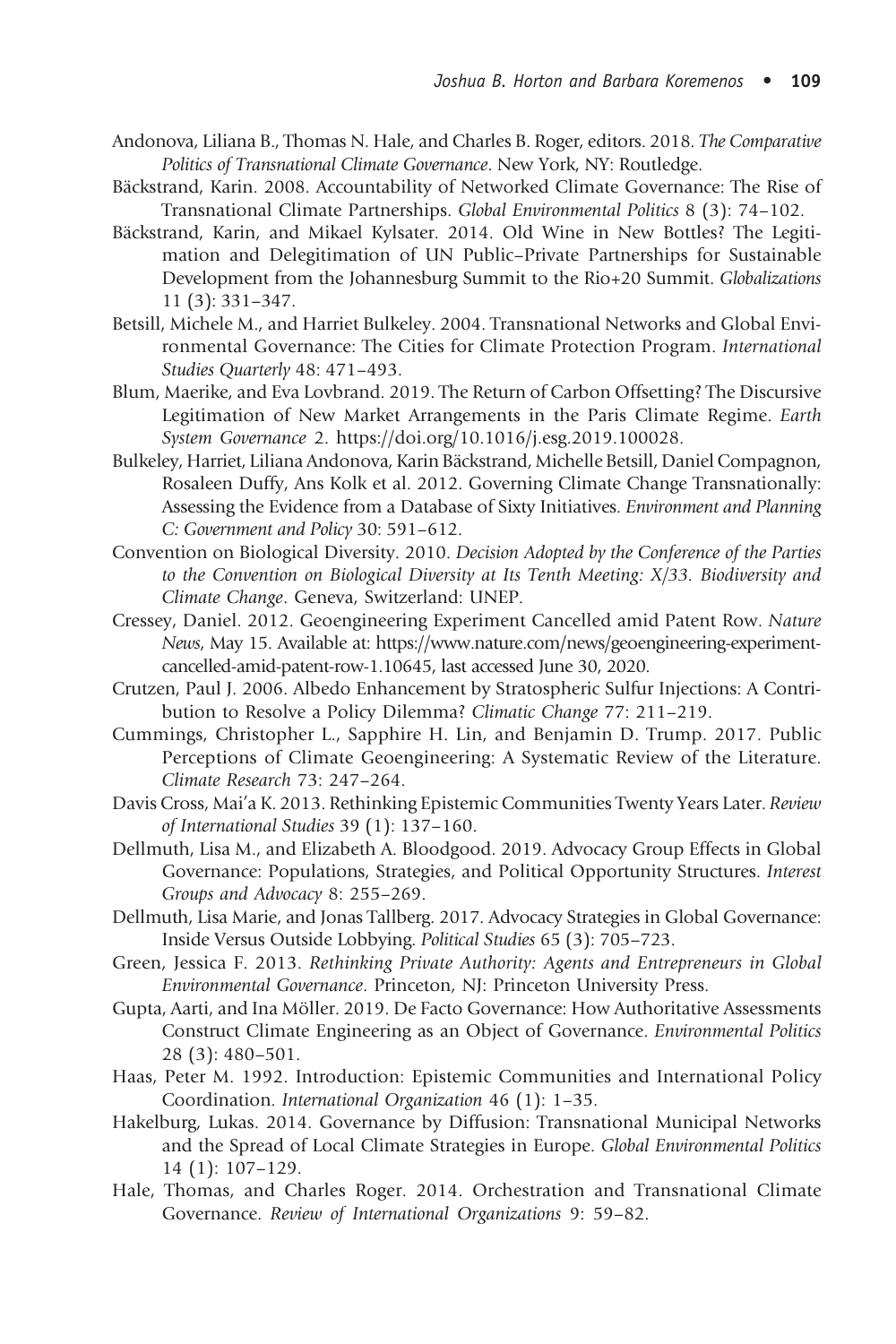110 • Steering and Influence in Transnational Climate Governance

- Hojnacki, Marie, David C. Kimball, Frank R. Baumgartner, Jeffrey M. Berry, and Beth L. Leech. 2012. Studying Organizational Advocacy and Influence: Reexamining Interest Group Research. Annual Review of Political Science 15: 379–399.
- Horwitz, Morton J. 1982. The History of the Public/Private Distinction. University of Pennsylvania Law Review 130: 1423–1428.
- Hubert, A.-M. 2017. Code of Conduct for Responsible Geoengineering Research. Available at: https://www.ucalgary.ca/grgproject/files/grgproject/revised-code-of-conduct-forgeoengineering-research-2017-hubert.pdf, last accessed July 3, 2020.
- Jinnah, Sikina, and Simon Nicholson. 2019. The Hidden Politics of Climate Engineering. Nature Geoscience 12: 874–879.
- Jinnah, Sikina, Simon Nicholson, and Jane Flegal. 2018. Toward Legitimate Governance of Solar Geoengineering Research: A Role for Sub-state Actors. Ethics, Policy, and Environment 21 (3): 362–381.
- Kintisch, E. 2010. Hack the Planet: Science's Best Hope—or Worst Nightmare—for Averting Climate Catastrophe. Hoboken, NJ: John Wiley.
- Kooiman, Jan. 2003. Governing as Governance. London, UK: Sage.
- Kravitz, B., A. Robock, S. Tilmes, O. Boucher, J. M. English, P. J. Irvine, A. Jones et al. 2015. The Geoengineering Model Intercomparison Proje[ct Phase 6 \(GeoMIP6\):](https://geoengineering.environment.harvard.edu/blog/funding-solar-geoengineering) [Simulation Design and Preliminary Results.](https://geoengineering.environment.harvard.edu/blog/funding-solar-geoengineering) Geoscientific Model Development 8: 3379–3392.
- Lin, Albert C. 2013. Does Geoengineering Present a Moral Hazard? Ecology Law Quarterly 40 (3): 673–712.
- Marchant, Gary E., Douglas J. Sylvester, and Kenneth W. Abbott. 2009. What Does the History of Technology Regulation Teach Us About Nano Oversight? Journal of Law, Medicine, and Ethics 37 (4): 724–731.
- Möller, Ina. 2020. Political Perspectives on Geoengineering: Navigating Problem Definition and Institutional Fit. Global Environmental Politics 20 (2): 57–82.
- National Research Council. 2015. Climate Intervention: Reflecting Sunlight to Cool Earth. Washington, DC: National Academies Press.
- Necheles, Ella, Lizzie Burns, and David Keith. 2018. Funding for Solar Geoengineering from 2008 to 2018. Solar Geoengineering Research Blog. Available at: https://geoengineering. environment.harvard.edu/blog/funding-solar-geoengineering, last accessed June 30, 2020.
- Nicholson, Simon, Sikina Jinnah, and Alexander Gillespie. 2018. Solar Radiation Management: A Proposal for Immediate Polycentric Governance. Climate Policy 18 (3): 322–334.
- Rayner, Steve, Clare Heyward, Tim Kruger, Nick Pidgeon, Catherine Redgwell, and Julian Savulescu. 2013. The Oxford Principles. Climatic Change 121: 499–512.
- Reynolds, Jesse L. 2019. The Governance of Solar Geoengineering: Managing Climate Change in the Anthropocene. Cambridge, UK: Cambridge University Press.
- Reynolds, Jesse L., and Edward A. Parson. 2020. Nonstate Governance of Solar Geoengineering Research. Climatic Change 160: 323–342.
- Risse, Thomas. 2002. Transnational Actors and World Politics. In Handbook of International Relations, edited by Walter Carlsnaes, Thomas Risse, and Beth Simmons, 255–274. London, UK: Sage.
- Roger, Charles, and Peter Dauvergne. 2016. The Rise of Transnational Governance as a Field of Study. International Studies Review 18: 415–437.
- Roger, Charles, Thomas Hale, and Liliana Andonova. 2017. The Comparative Politics of Transnational Climate Governance. International Interactions 43 (1): 1–25.